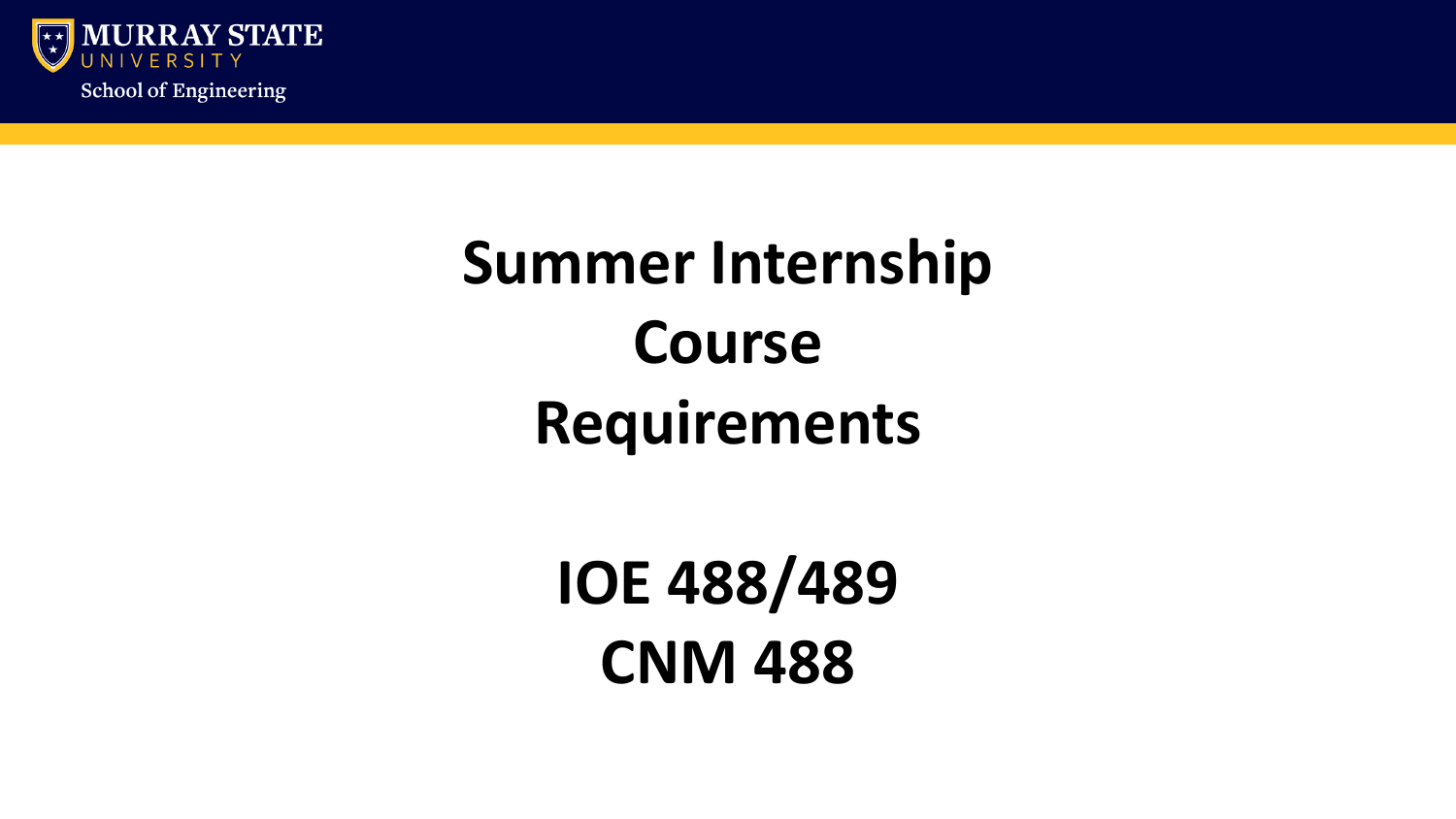

### **Canvas instructor – Kevin Perry**

- Architectural Design
- Electromechanical Engineering Technology
- Manufacturing Engineering Technology
- IOE 488-02 (1 credit hour)
- IOE 489-02 (1 credit hour)

Contact information: kperry@murraystate.edu or (270) 809-3654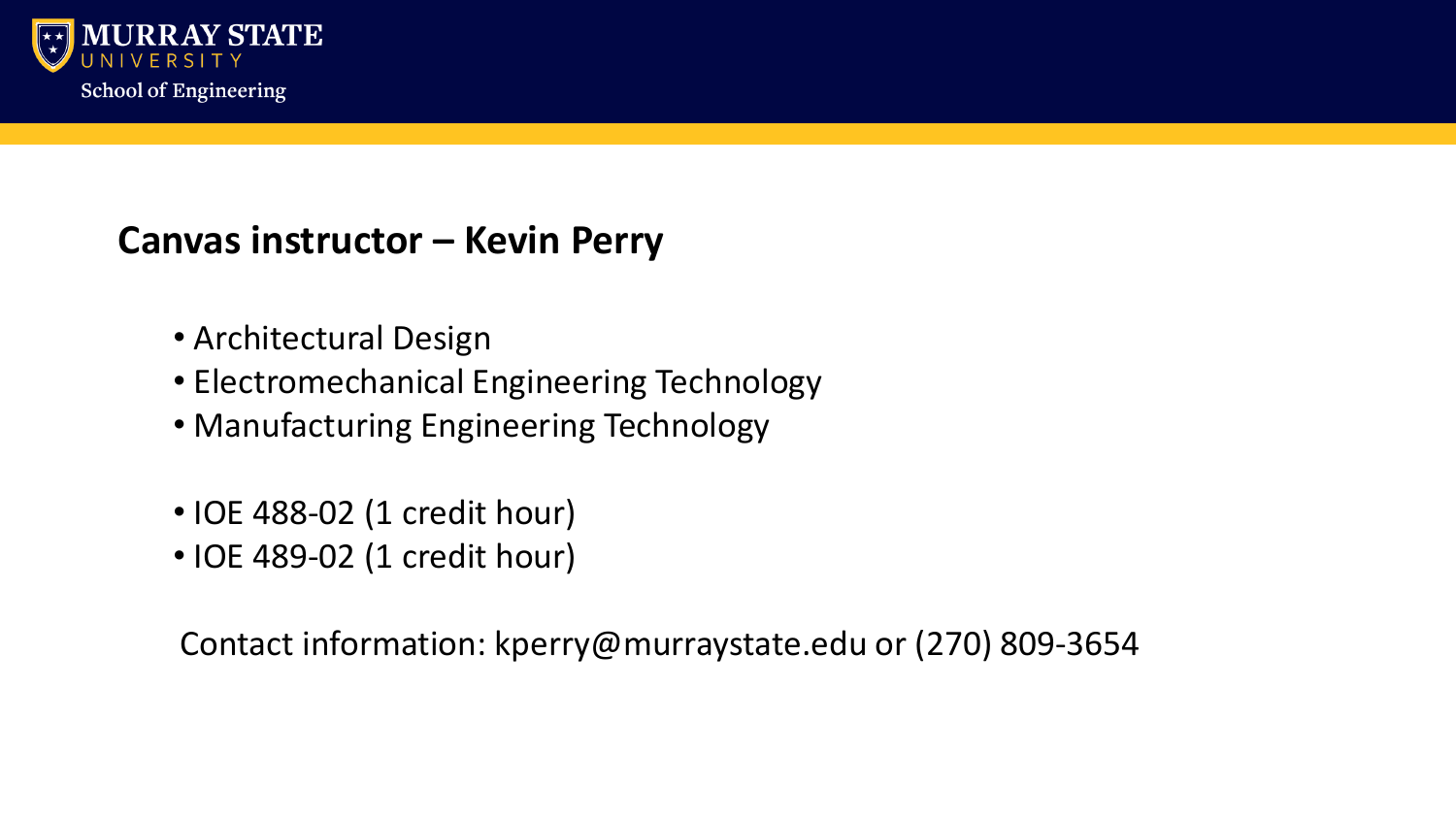

#### **Canvas instructor – Jeremiah Arnett**

- Construction Management
- IOE 488-04 (1 credit hour)

Contact information: jarnett3@murraystate.edu or (270) 809-3356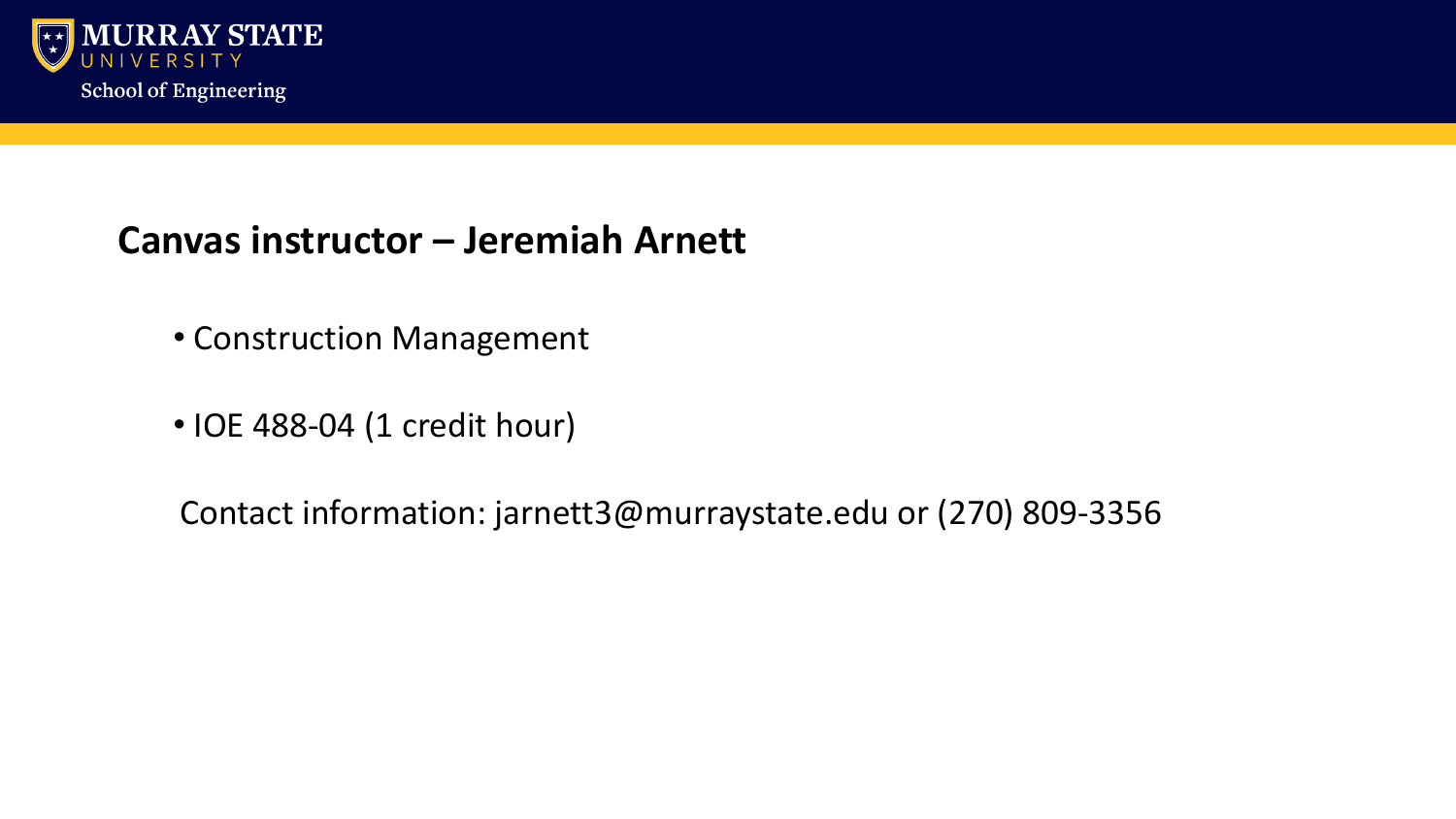

### **Canvas instructor – Rudy Ottway**

- Design Engineering Technology
- IOE 488-01 (1 credit hour)
- IOE 488-03 (3 credit hours)
- IOE 489-01 (1 credit hour)
- IOE 489-03 (3 credit hours)

Contact information: jottway@murraystate.edu or (270) 809-6897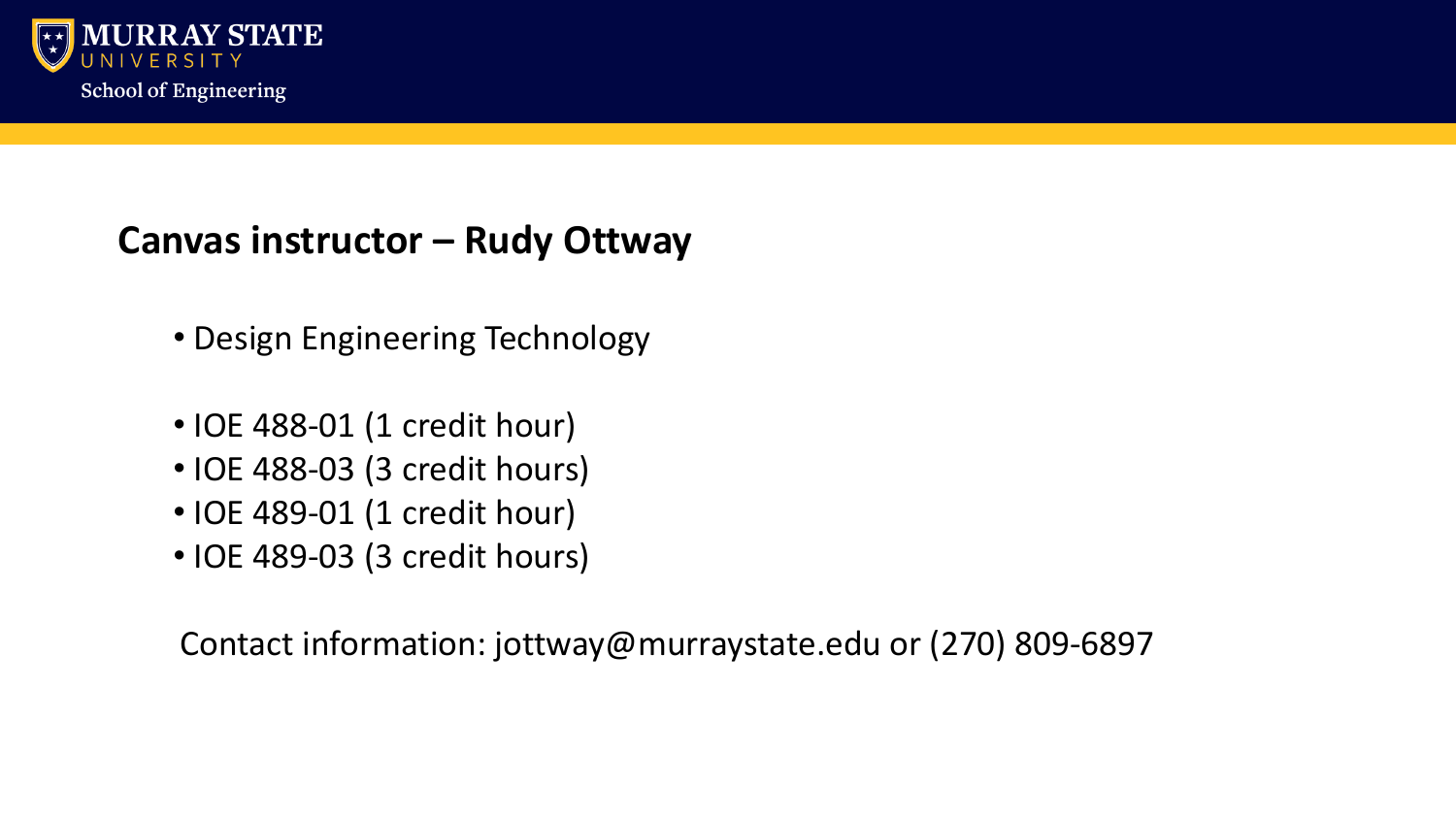

#### **Canvas instructor – Brandon Dixon**

- Cybersecurity and Network Management
- CNM 488-01 (1 credit hour)
- CNM 488-02 (2 credit hours)
- CNM 488-03 (3 credit hours)

Contact information: bdixon2@murraystate.edu or (270) 809-7412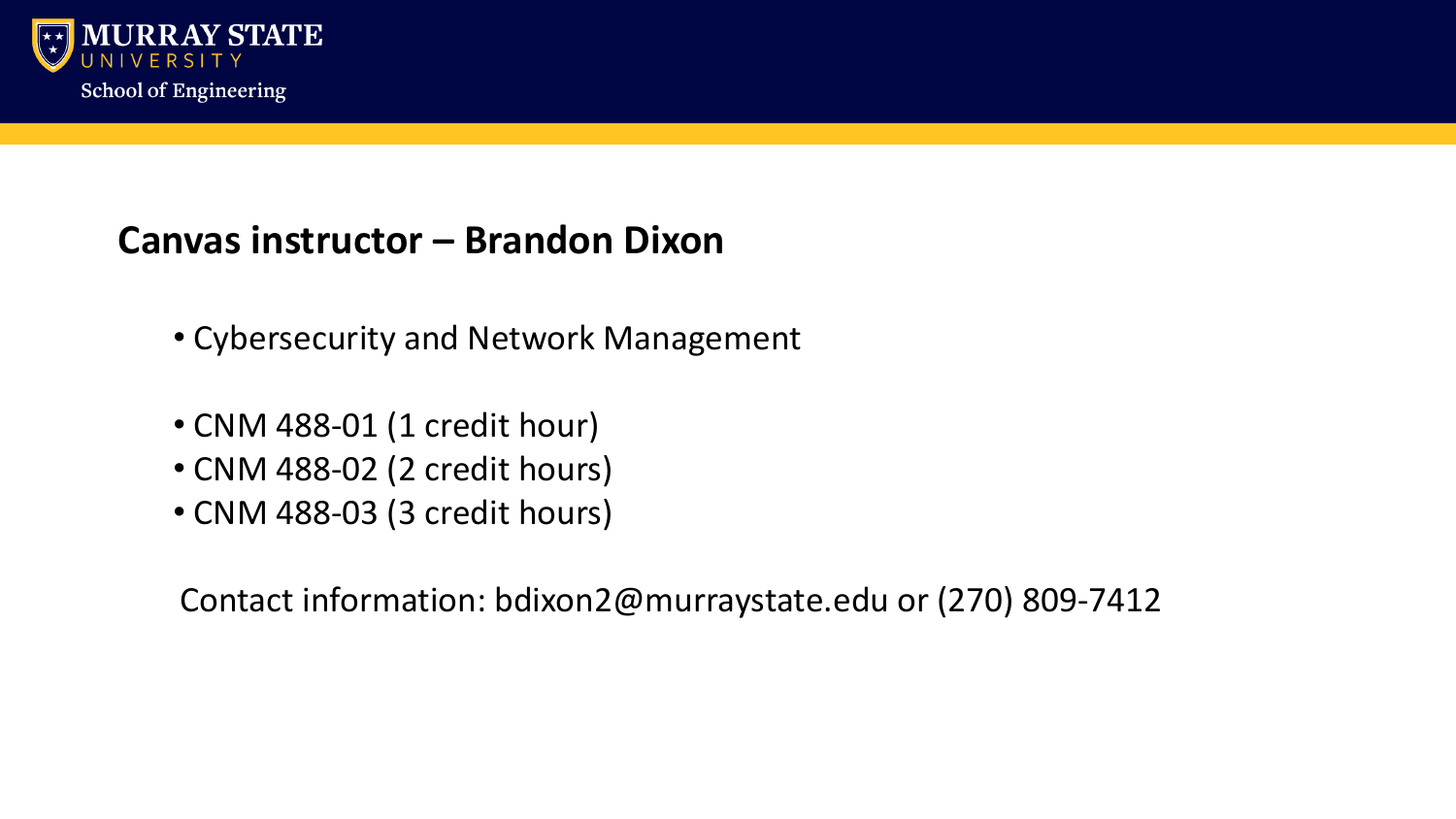

- The 488/489 course will be conducted via Canvas.
- Internship course requirements will be completed in Canvas when the course starts, not when you start the internship.
- Login and check Canvas frequently.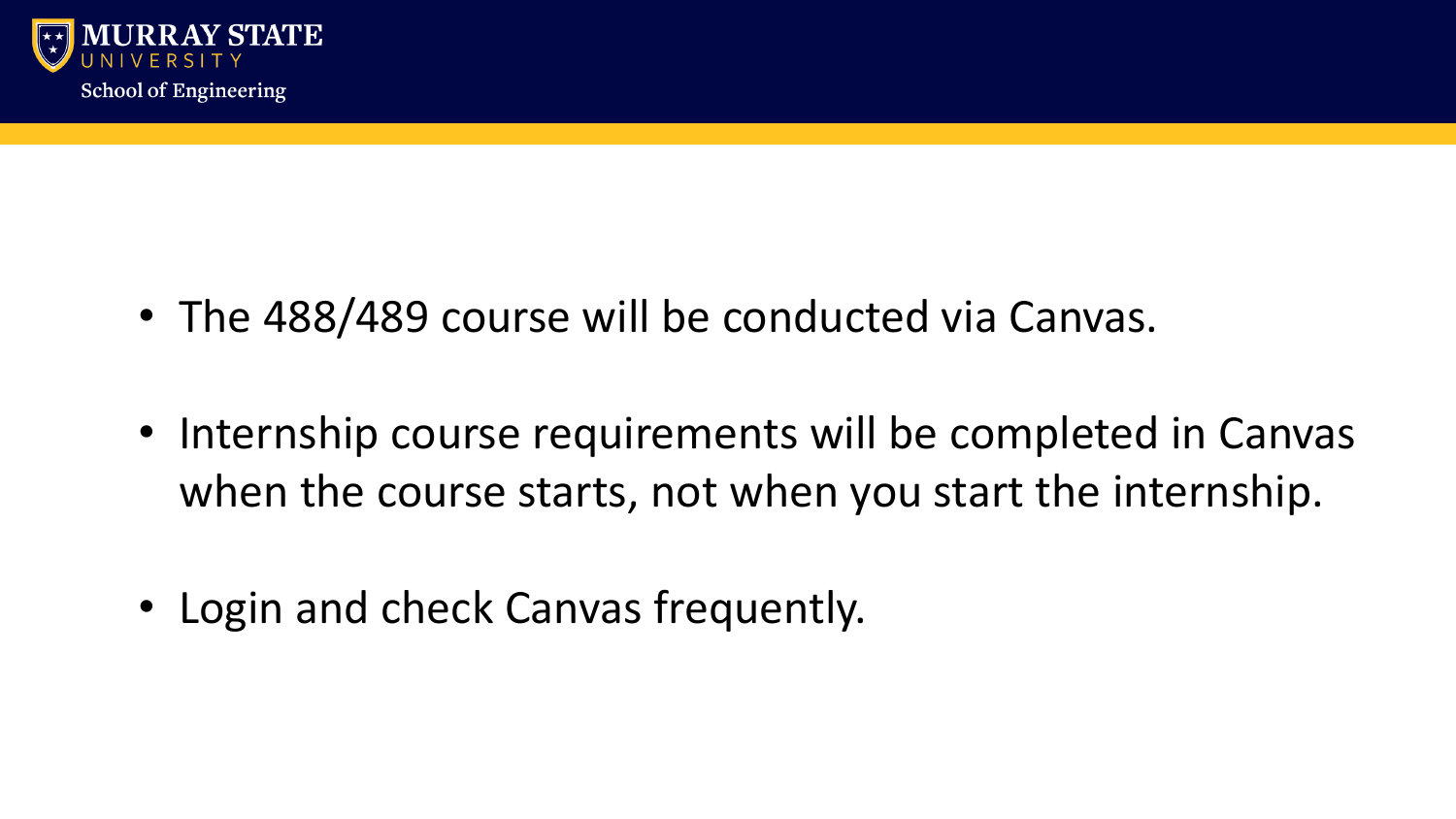

- **Discuss the internship course and internship course requirements with your academic advisor prior to accepting the internship.**
- Your academic advisor, not the Canvas instructor, must approve your internship.
- Depending on your major, you will register for:

**IOE 488** (1 or 3 hours); OR

**IOE 489** (1 or 3 hours); OR

**CNM 488** (1 or 3 hours)

• You must register during the semester of your actual internship/coop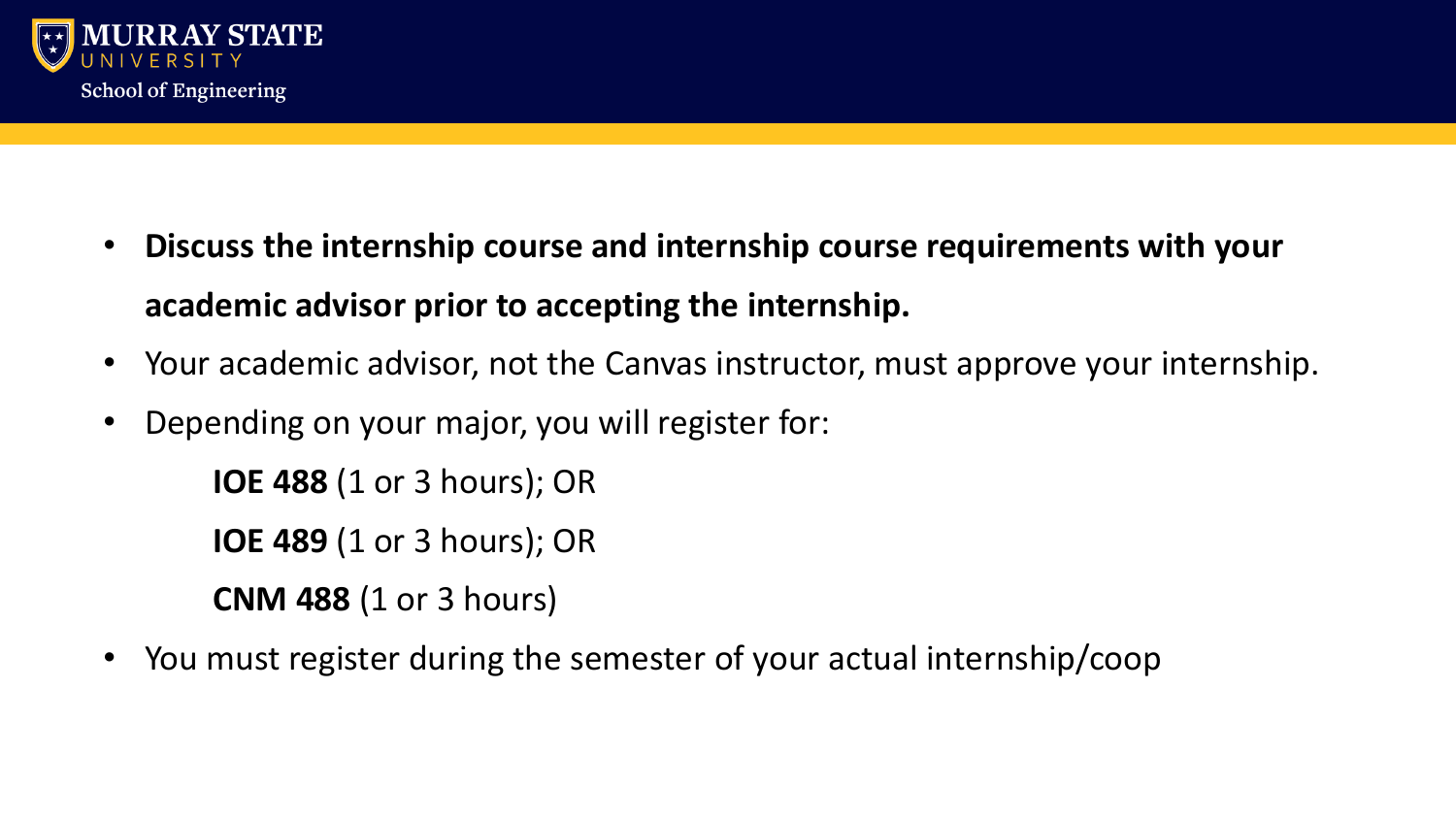

- 488 is a pass/fail class
- 489 is a graded class. Must take 488 before 489
- During the summer session, students pay for courses based on the number of credit hours
- Minimum \$382 per credit hour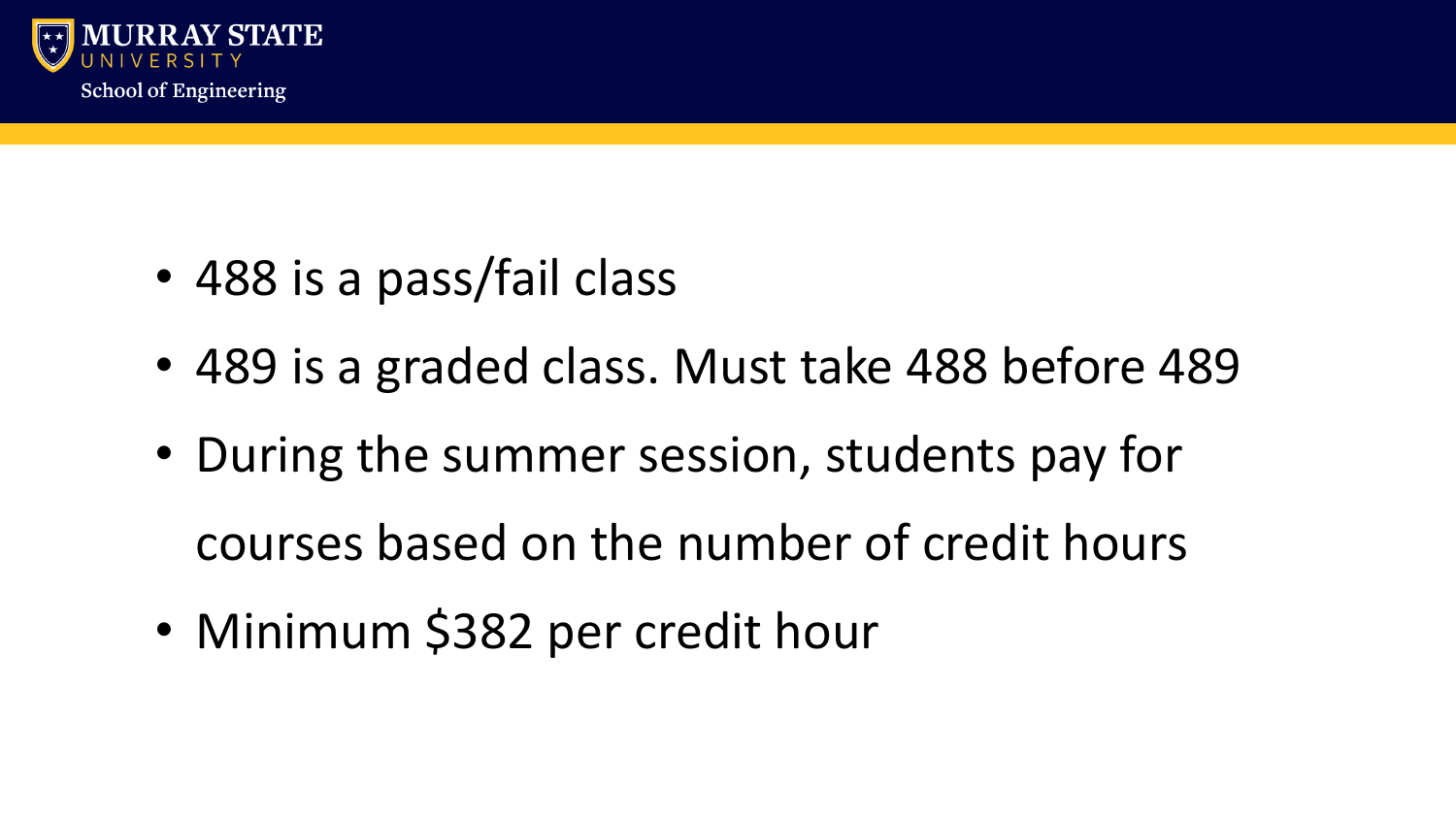

- Your **academic advisor** must approve the internship.
- Your internship must be closely related to your major and promote career development.
- You should have approval from your advisor **BEFORE** you accept the internship.
- Your academic advisor must email the faculty member monitoring the internship stating approval.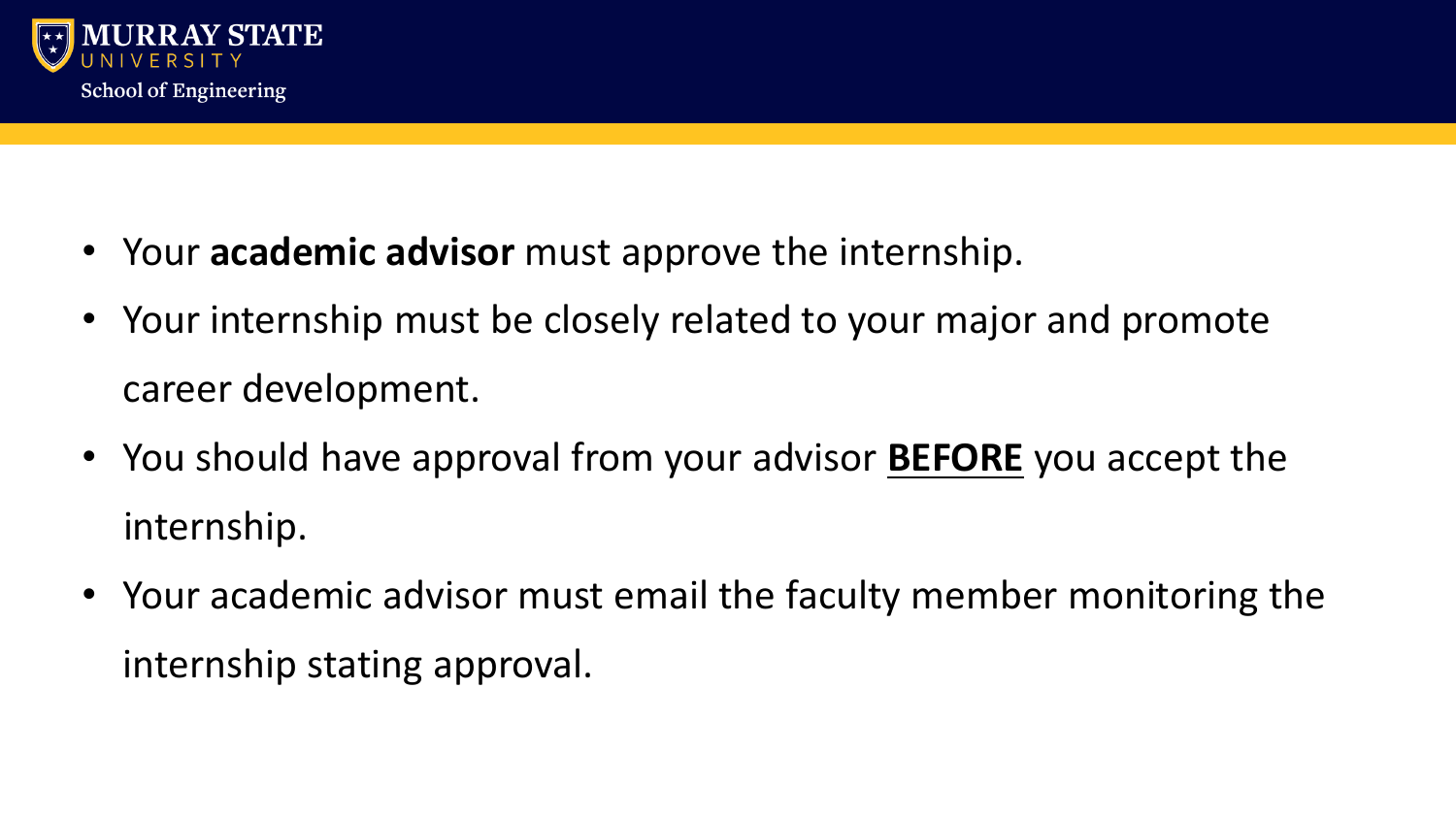

- You must work at least **320 hours** to receive class credit.
- You are expected to:
	- Produce quality work in a timely manner
	- Be professional at all times
	- Attend work each day
	- Arrive early for work each day
	- Communicate with your work supervisor
	- Contact your supervisor and Canvas instructor immediately should any conflicts or problems occur during your internship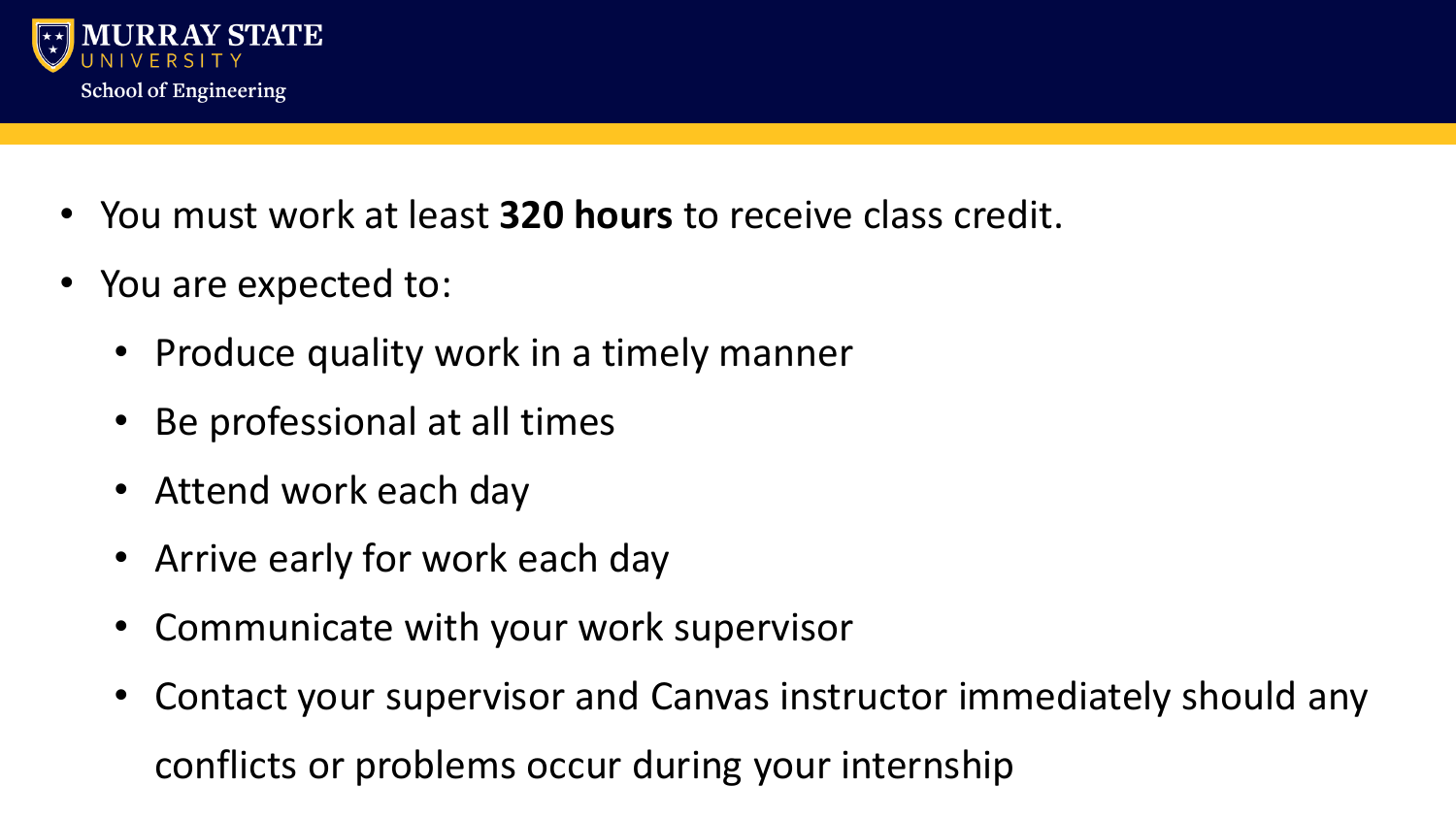

- After enrolling in 488/489, you need to complete the **Internship Requirements** training in Canvas.
- After training, you will be required to complete an **Internship Requirements quiz** in Canvas.

*Note: You must take and pass this quiz or you will receive an INCOMPLETE for the class*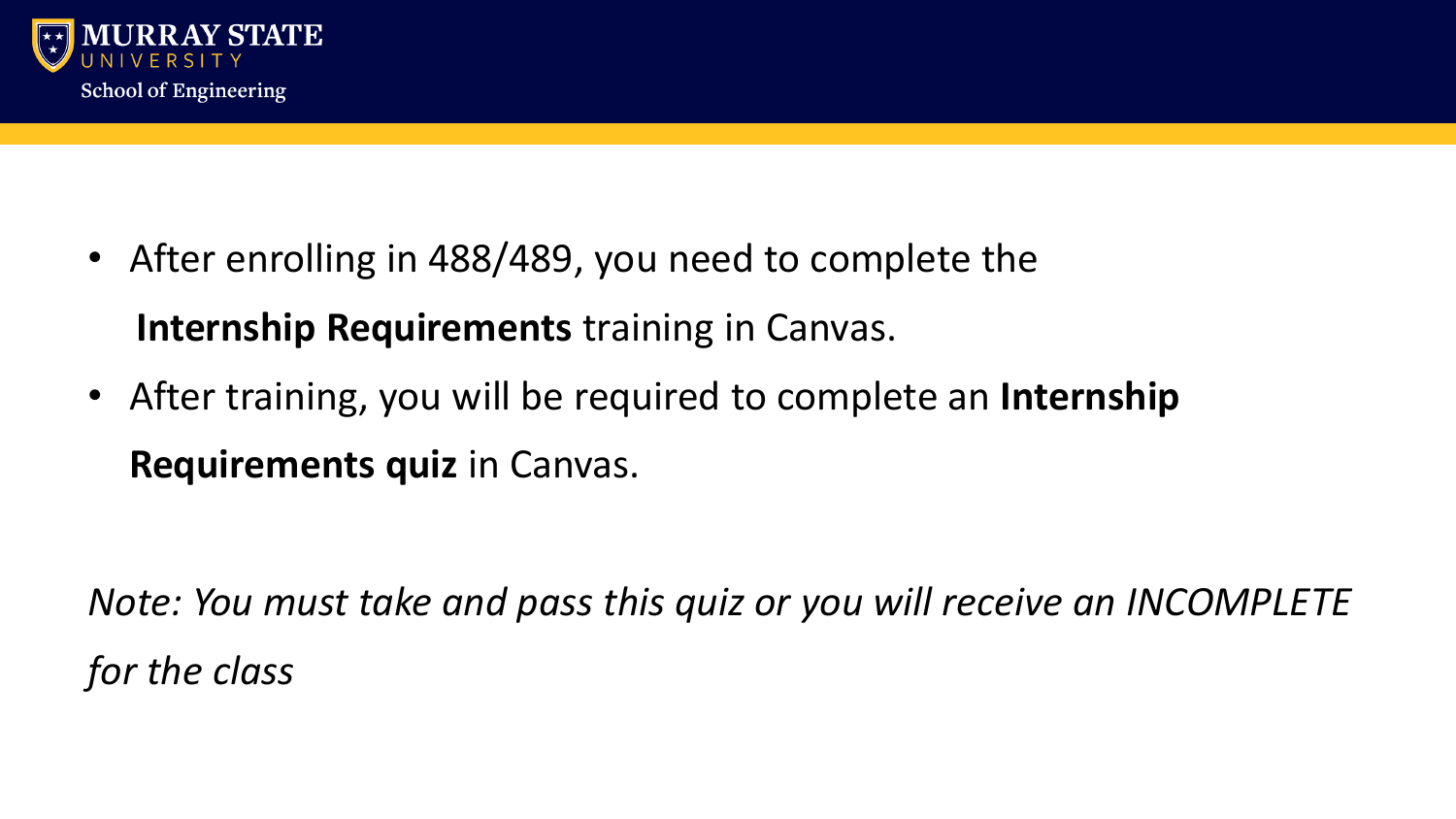

## **Pre-Internship Meeting**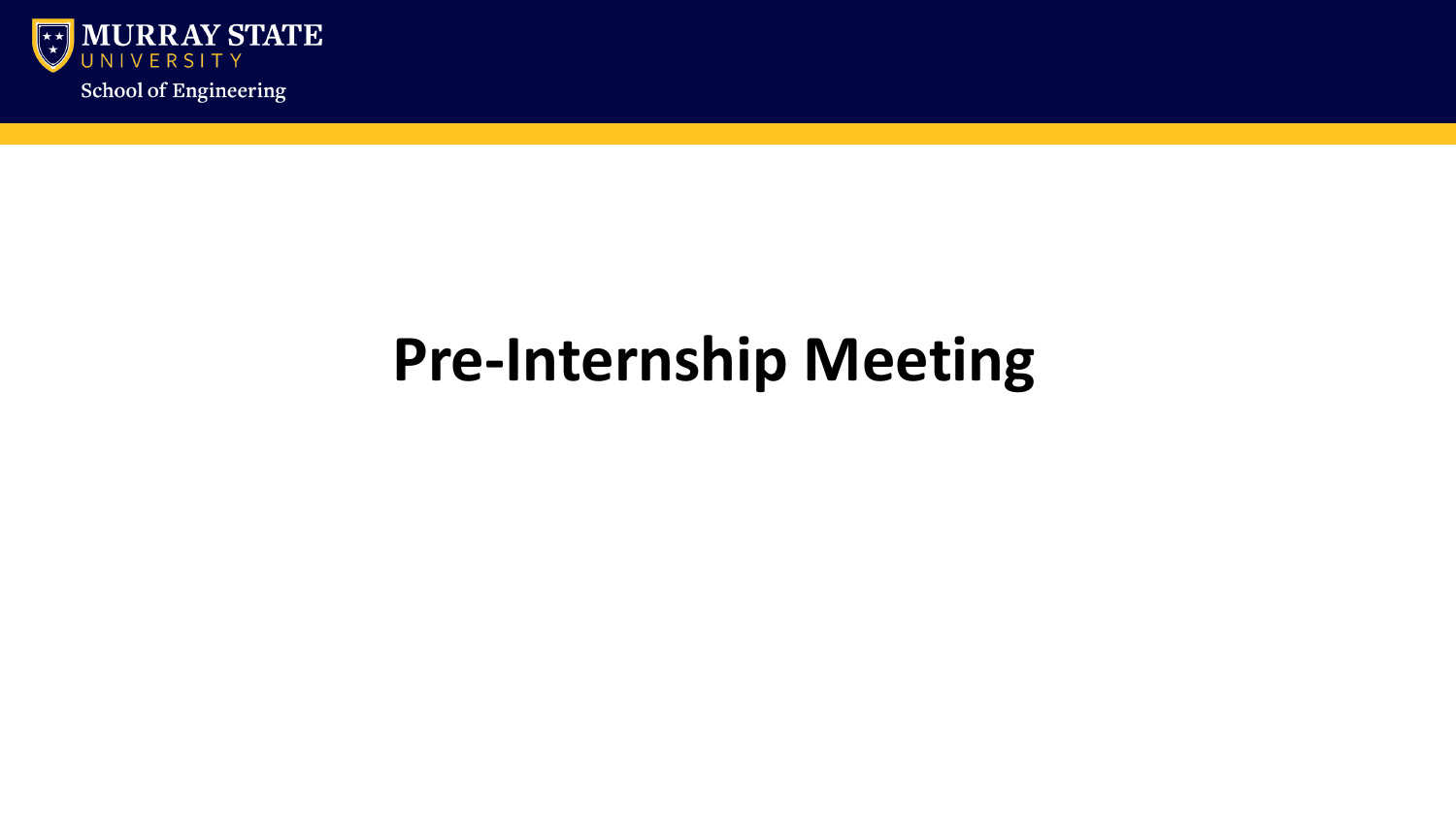

- Prior to, or within the first week of starting your internship, schedule a meeting with your direct supervisor and/or a representative from Human Resources (HR).
- **Objective:** To understand expectations, rules/policies, culture, behavior, dos/don'ts, etc.
- Use the pre-internship meeting guide document to drive the meeting.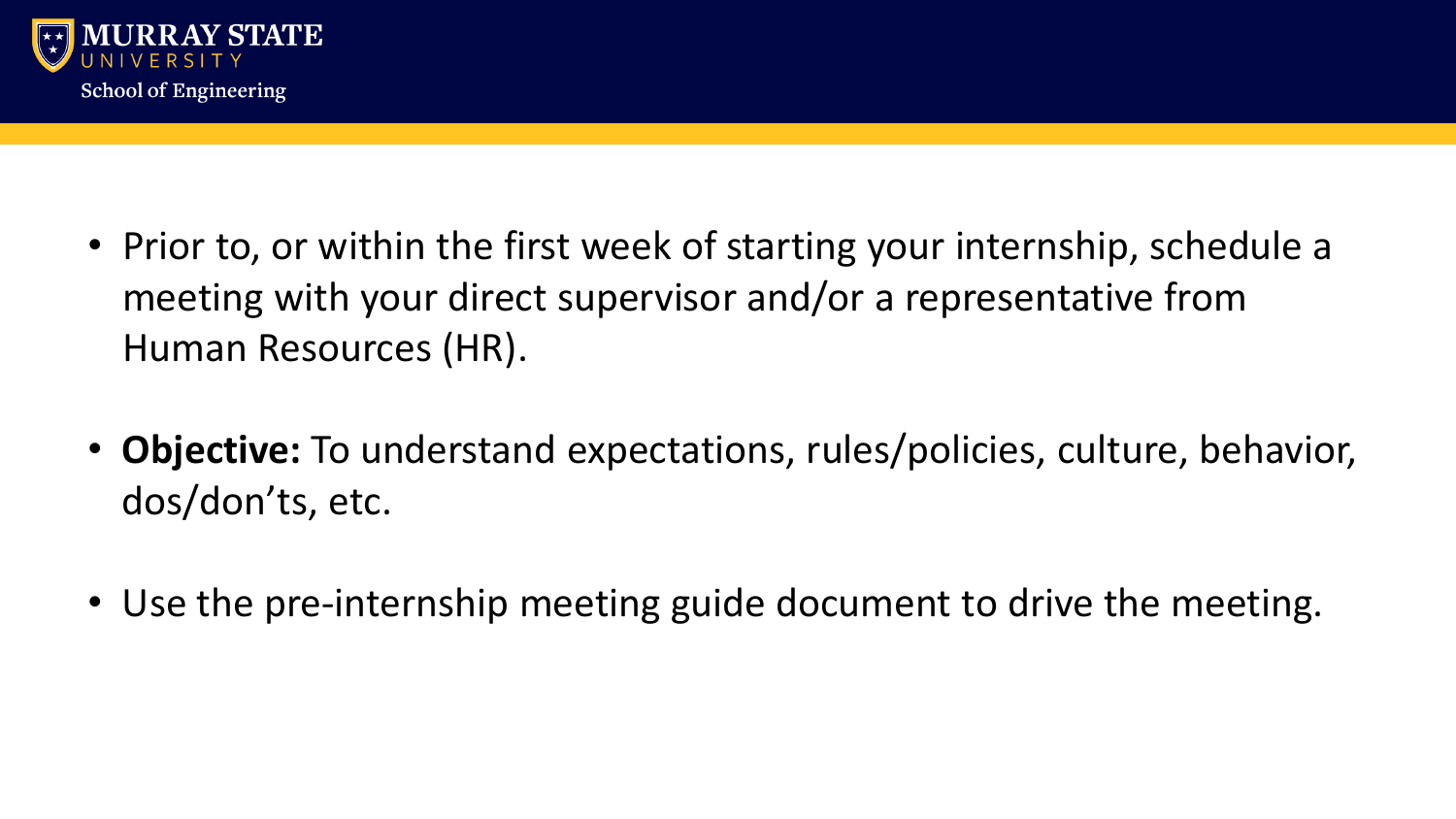

## **Internship Information Form**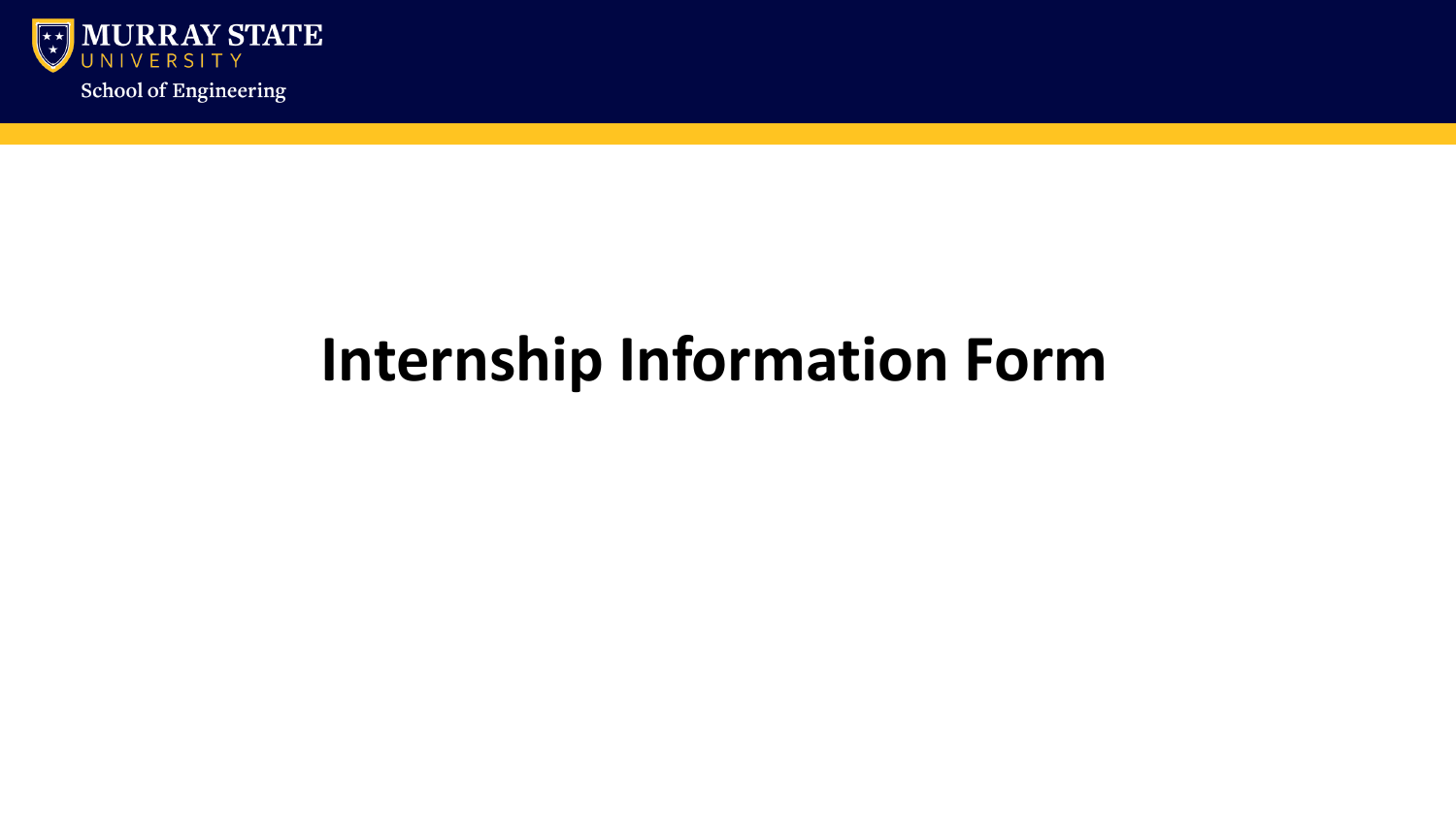

• Complete the **INTERNSHIP INFORMATION** quiz in Canvas before you begin your internship

*Note: Remember to get your academic advisor to send approval email to the Canvas instructor.*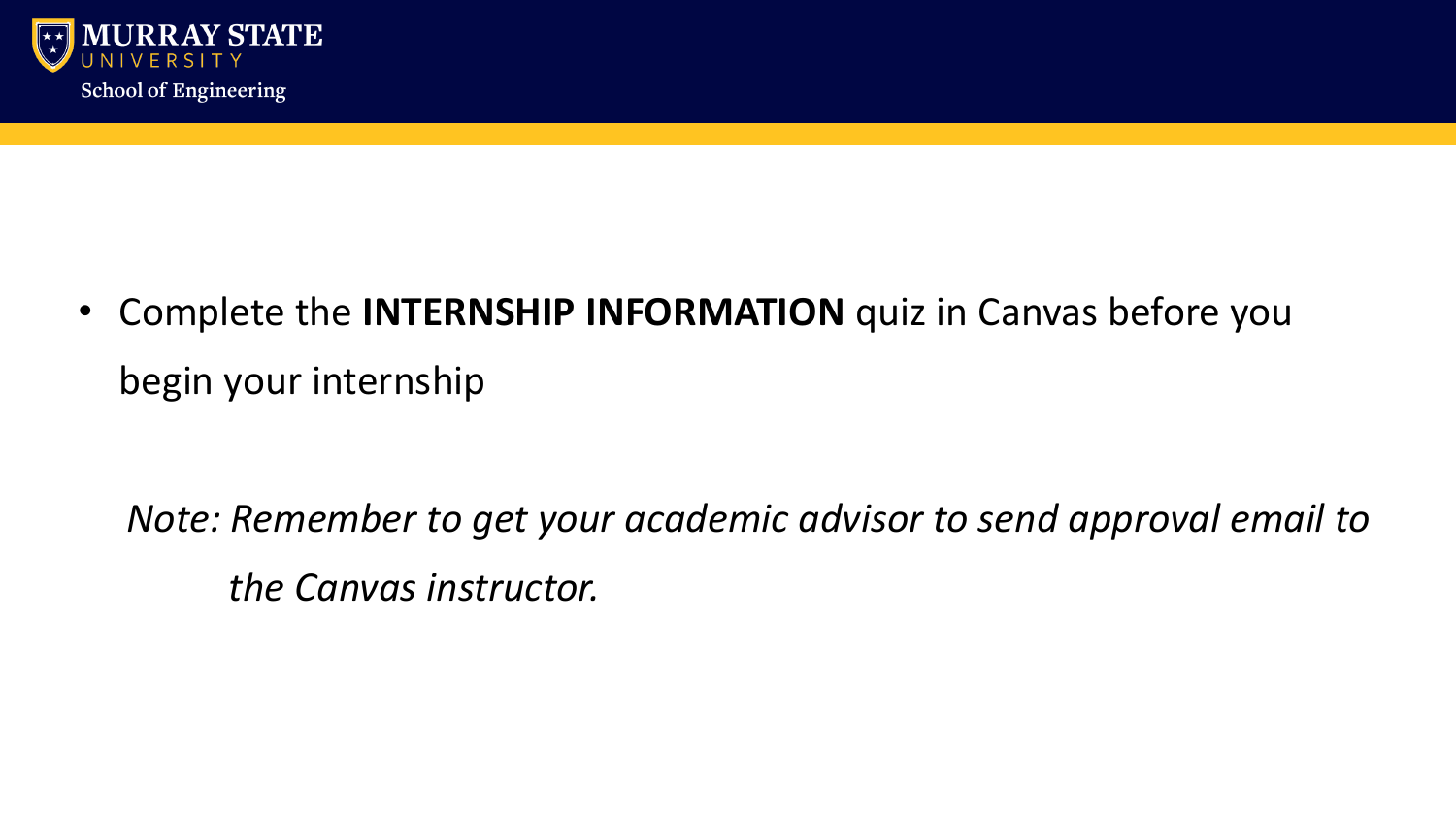

# **Weekly Work Logs**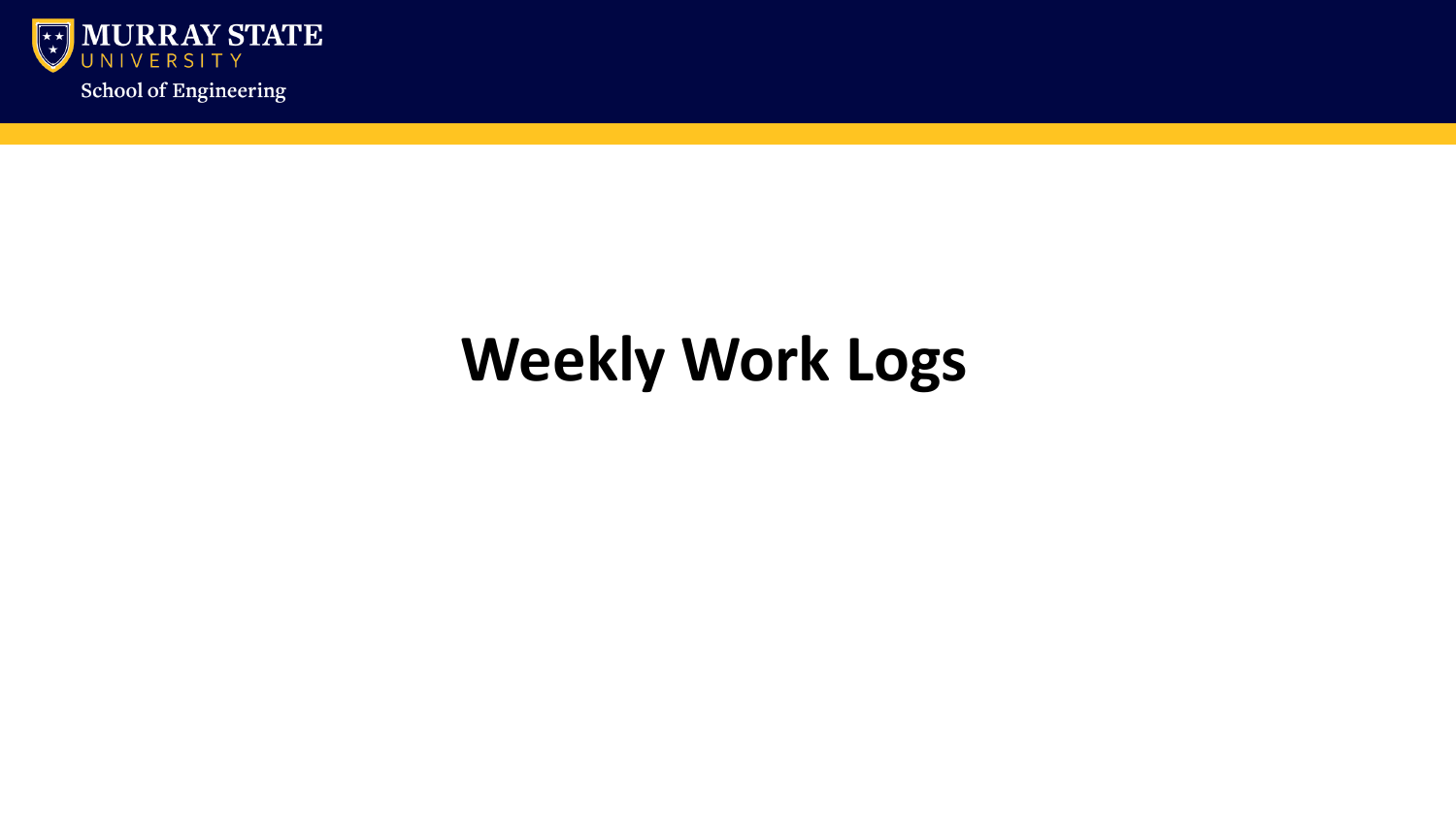

- Upload a WORK LOG **every week** to CANVAS that contains:
	- Your Name and M#
	- Reporting period: From week starting date to week ending date
	- # of hours worked during the reporting period
	- Cumulative # of hours worked for the summer
	- A written summary of detailed work activities
		- At least 3 bullet points per day

*Notes:*

- The weekly work log needs to be a Word document or PDF
	- Do not share a Google doc
- A template/example can be found in Canvas under Files
- Do not ask internship instructor for cumulative hours please keep track of them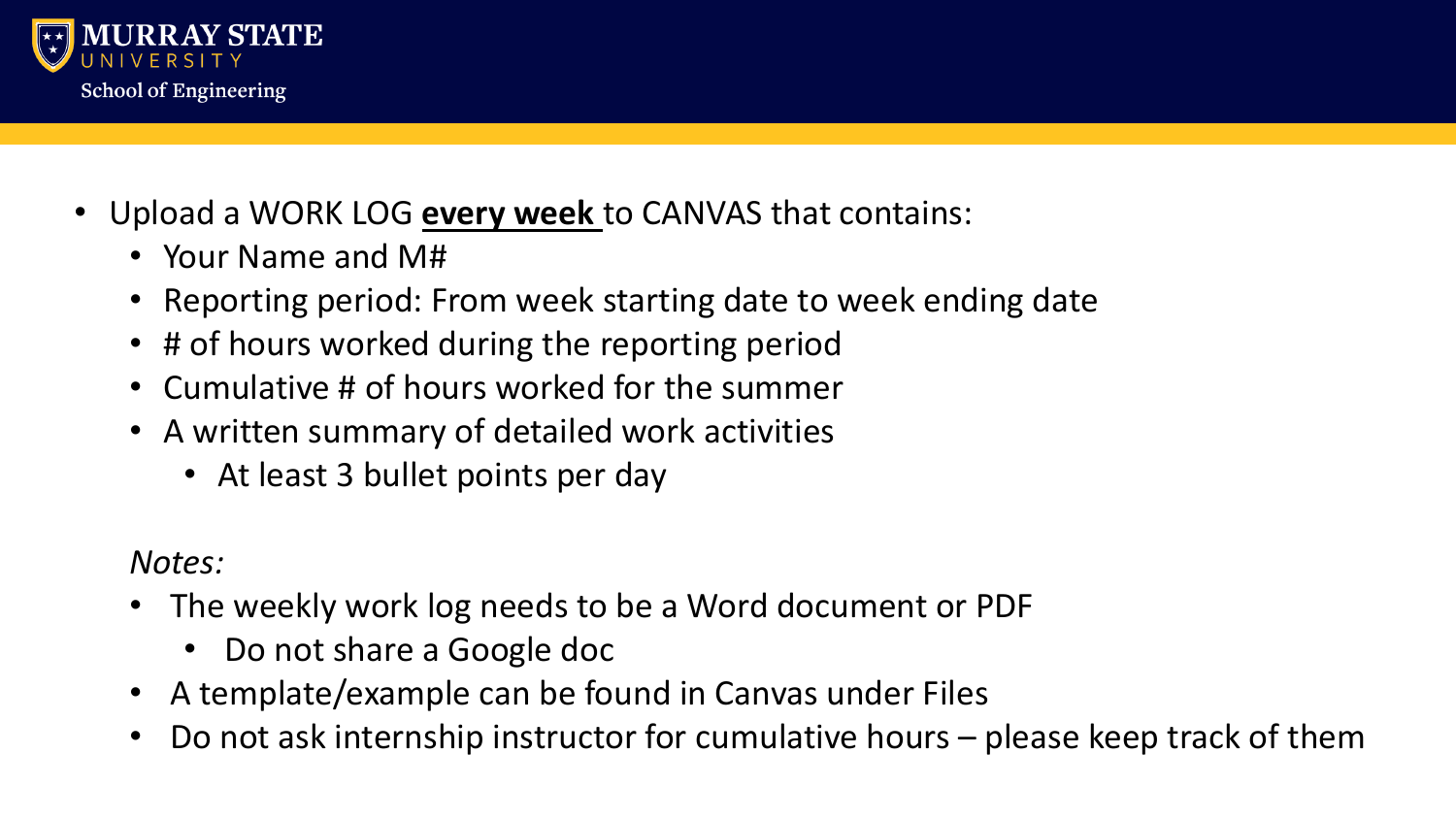

- Each WORK LOG must contain:
	- Well written, grammatically correct, DETAILS of your day-to-day activities
		- Names and job titles
		- Places: cities, towns, job sites, buildings, etc.
		- Hardware/software names and functions
		- Specific duties you perform
		- How the internship relates (or doesn't relate) to class
		- How the internship relates to your career goals
	- A weekly take-a-way statement
	- At least 3 bullet points per day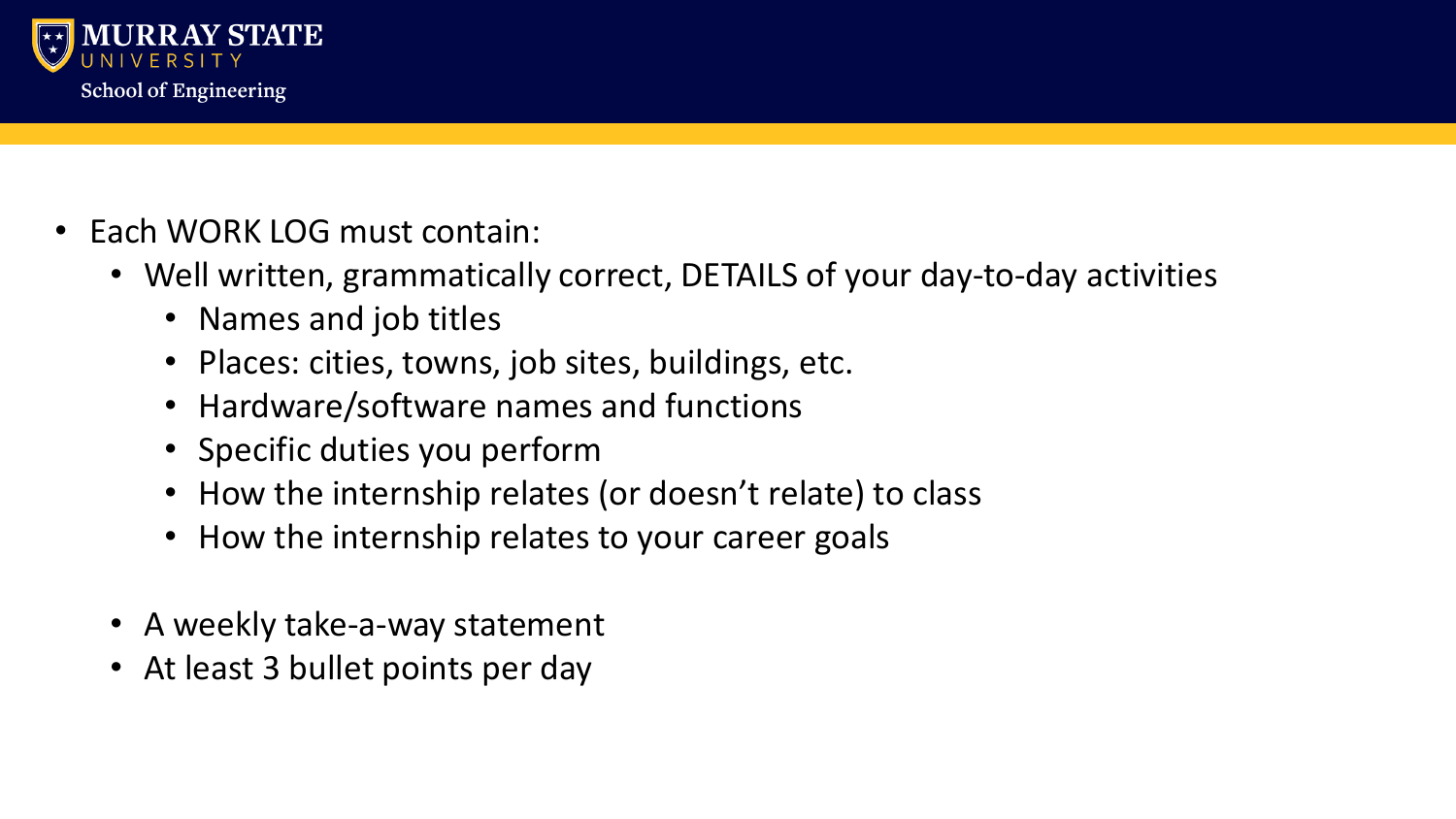

• Each WORK LOG should be saved using the following format:

Your Name\_Work Log\_week ending date.doc

For example:

John Doe\_Work Log\_7-4-1776.doc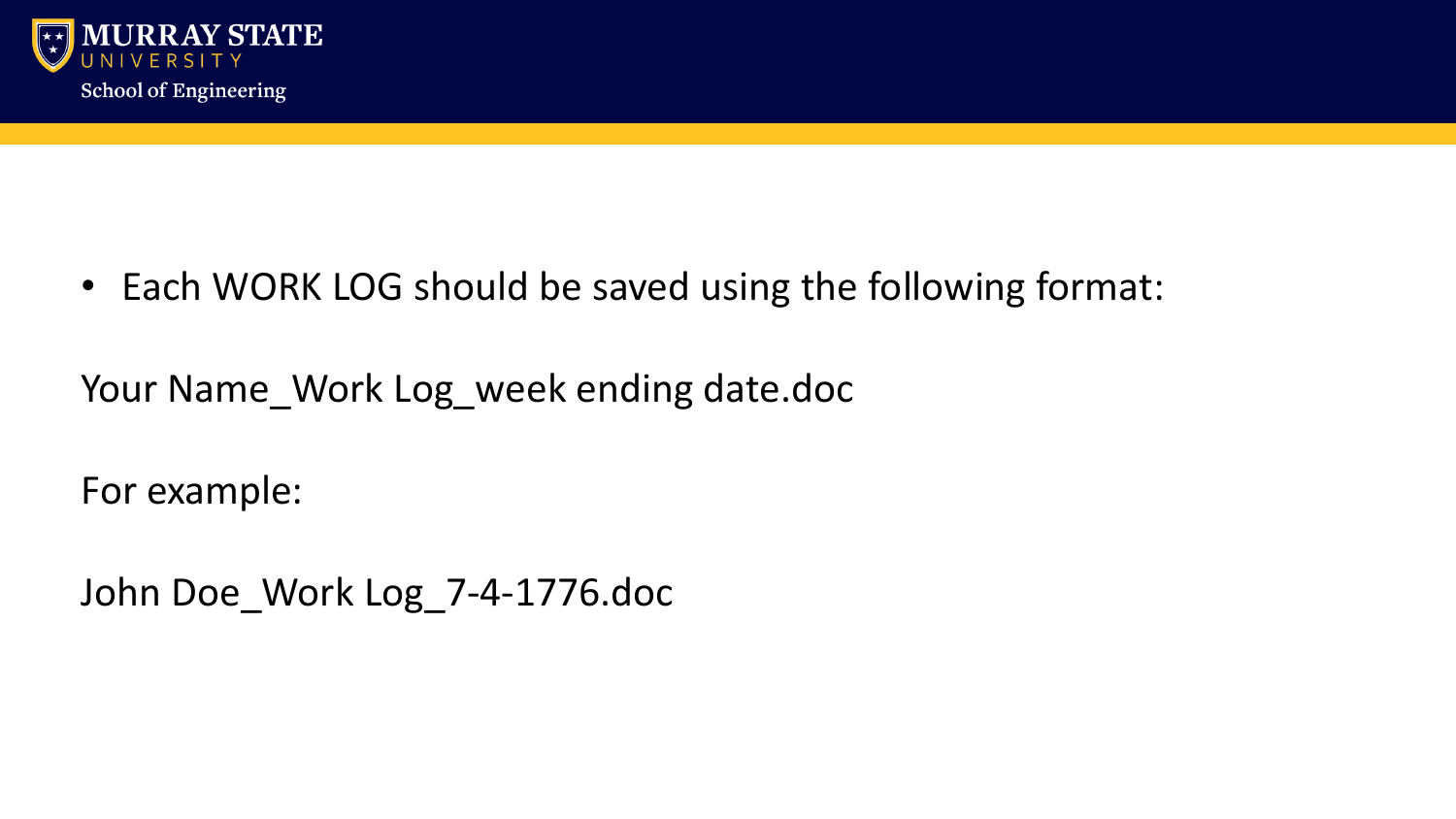

- We need an understanding of what you're doing each day so that we can clearly articulate that to someone else.
- Find a balance between too few of details and too many details.
- When work details are repetitive you must get very specific. Do not write "same work as yesterday".
- At least 3 bullet points per day.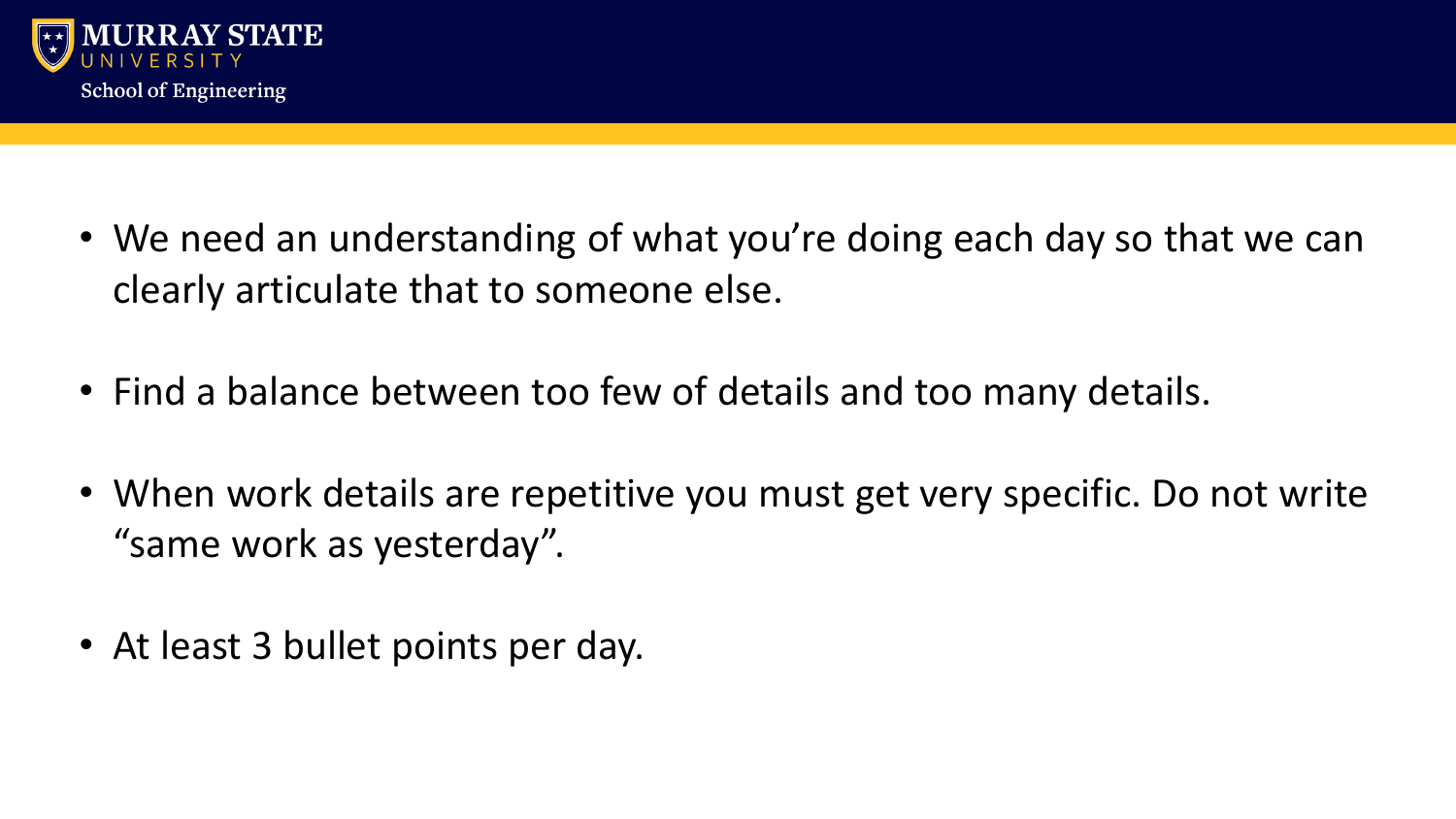

Poor work responsibility details:

"Spent the first half of the day dead tired, so the latter half was spent going as fast as I could manage to catch up."

"We were giving the instruction by Jim Carroll, Project Manager, on where to position them."

"The person who made the Change Task did not ensure the drawing markup was up to date upon assignment."

"I attended a Design Team meeting at 10am."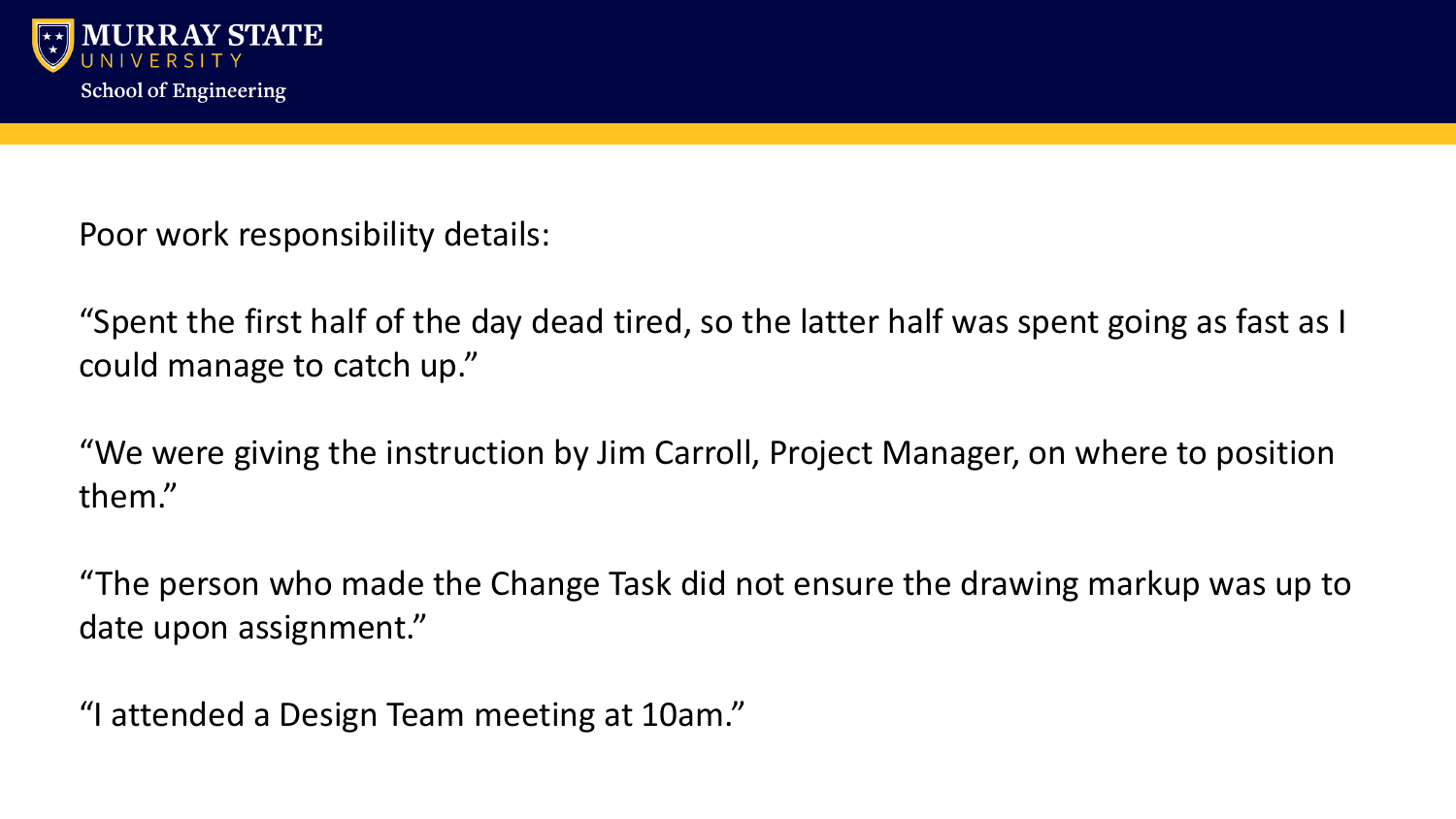

Excellent work responsibility details: I *(ACTION VERB)* …

"Finished building the shelving to hold the brake line fittings first thing this morning."

"Deleted the old pipe run, copied the new line to the second vessel, deleted the second old line and fixed the line numbers."

"Edited the hinge and panels assembly for our pin constraint project."

"Designed aluminum mounting brackets to fit the carts and hold a large piece of bent acrylic."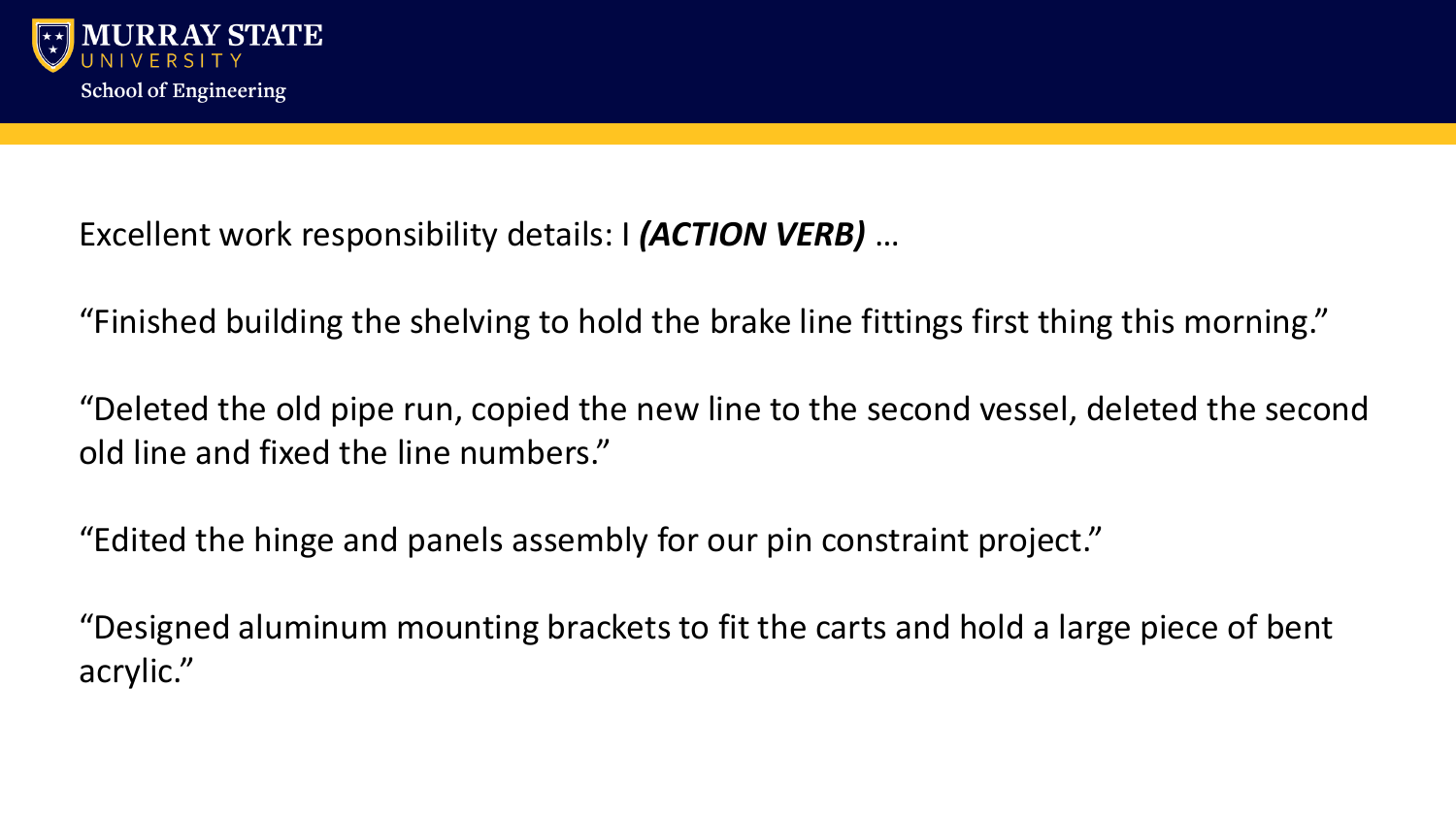

- Begin submitting WORK LOGS from week 1, even if you haven't started working.
- If you haven't started working:
	- Upload a WORK LOG, use proper formatting, and state: "My internship will begin *(fill in the date)*.
- Submit a WORK LOG each week (no matter what).
- WORK LOGS must be submitted by Sunday evening at 11:59pm.
- If you don't upload your work log, we will probably email you asking why we didn't receive it.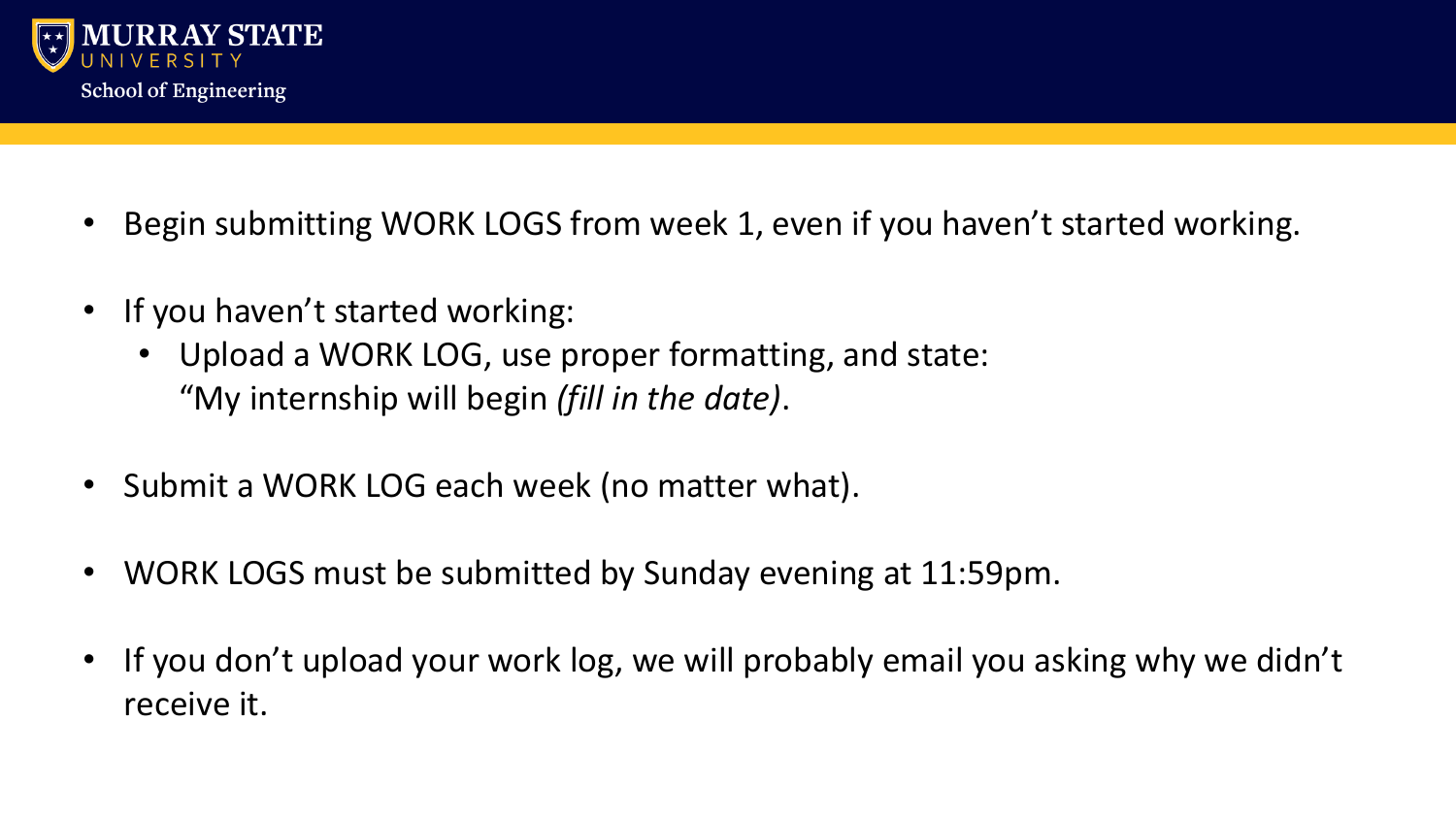

## **Supervisor's Evaluation Form**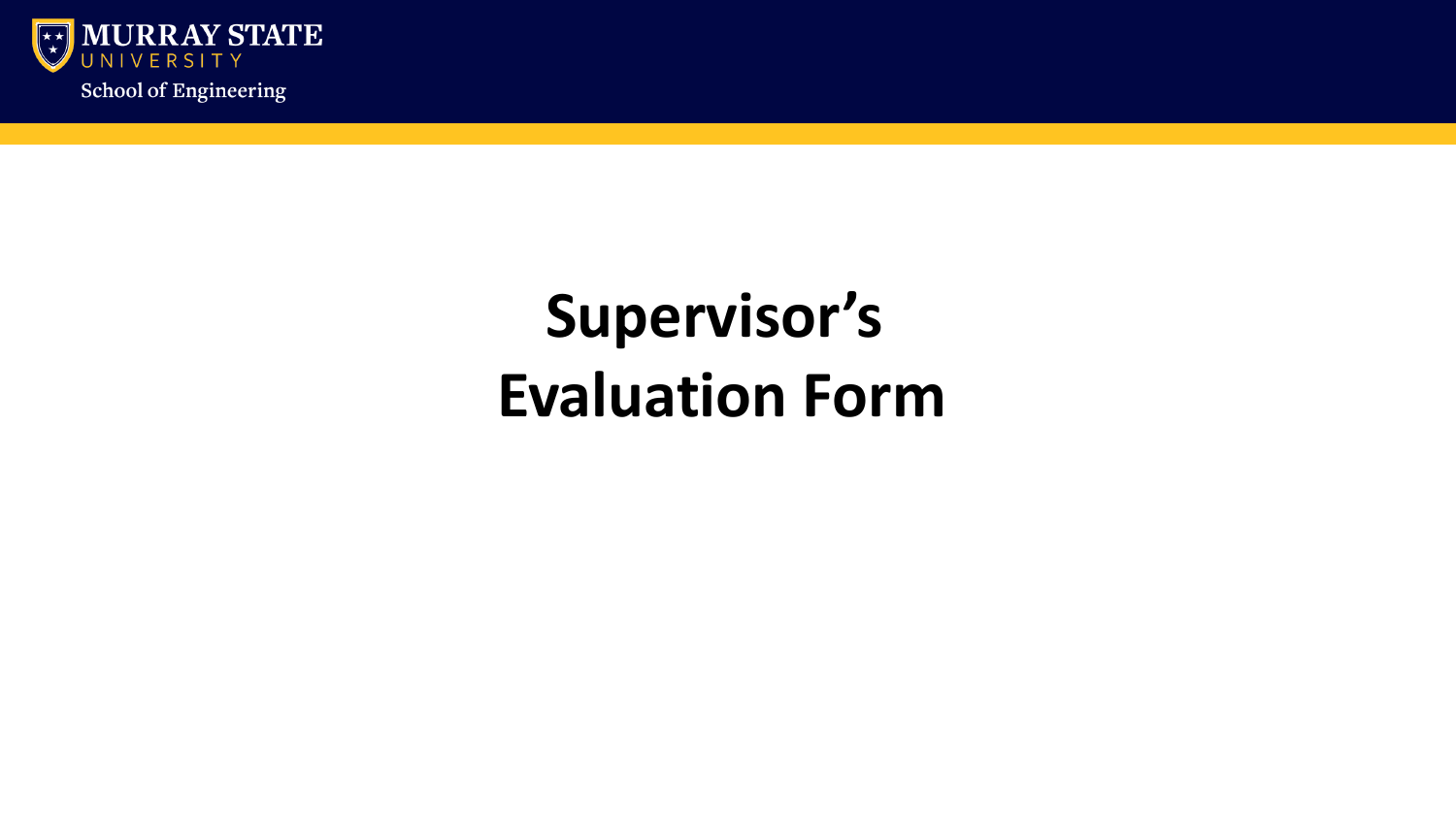

- At least two weeks before the end of your internship, you should ask your supervisor to complete the SUPERVISOR'S EVALUATION FORM.
- This form must be submitted as a PDF attachment via email from your supervisor to the Canvas instructor.
- Send your supervisor this link: [CLICK HERE](https://www.murraystate.edu/academics/CollegesDepartments/CollegeOfScienceEngineeringandTechnology/CollegeOfSciencePrograms/instituteOfEngineering/internships.aspx)
	- Supervisor's Evaluation Form

*Note: You will receive an INCOMPLETE if your supervisor does not submit an evaluation form.*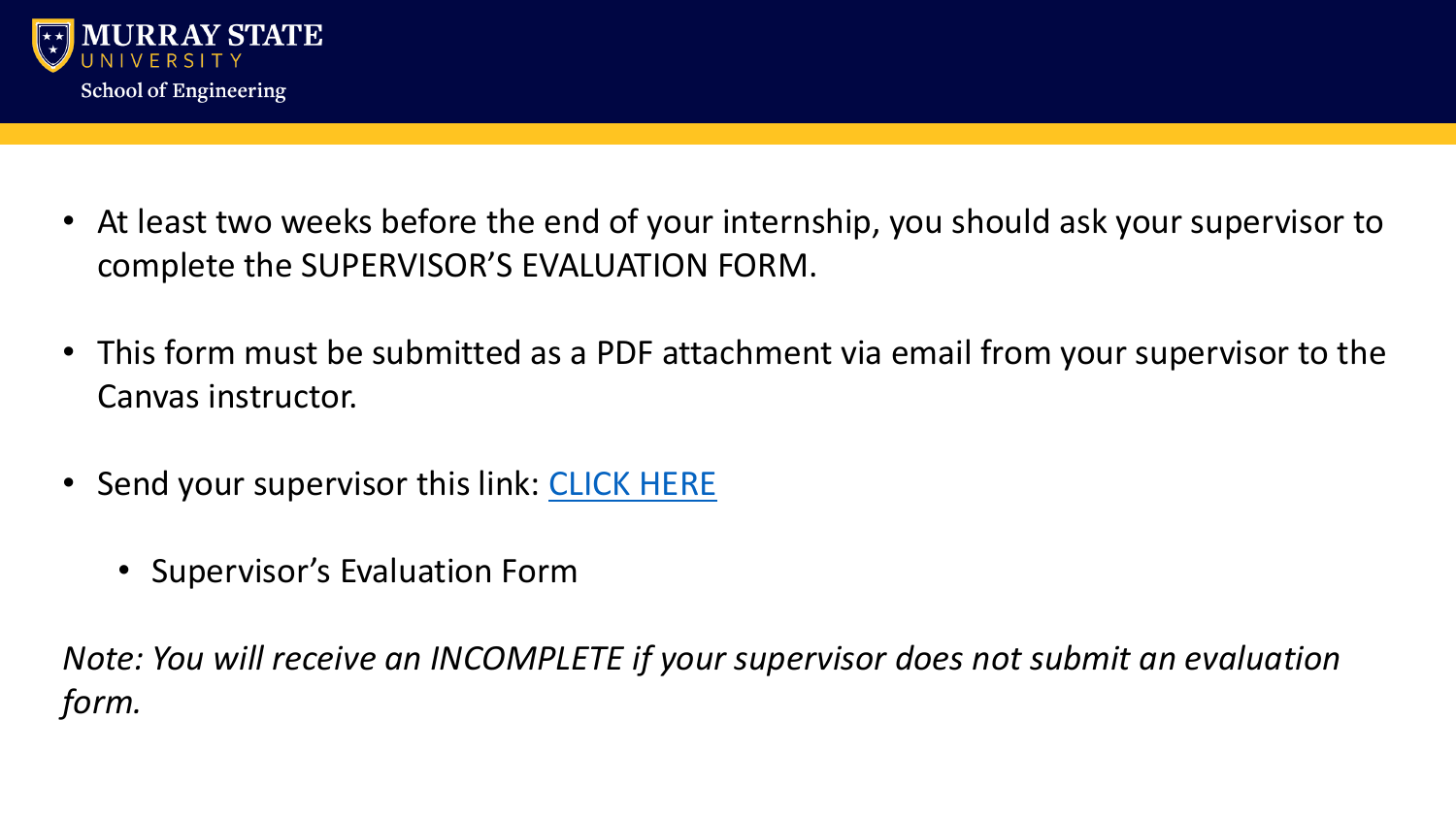

## **Intern's Evaluation Form**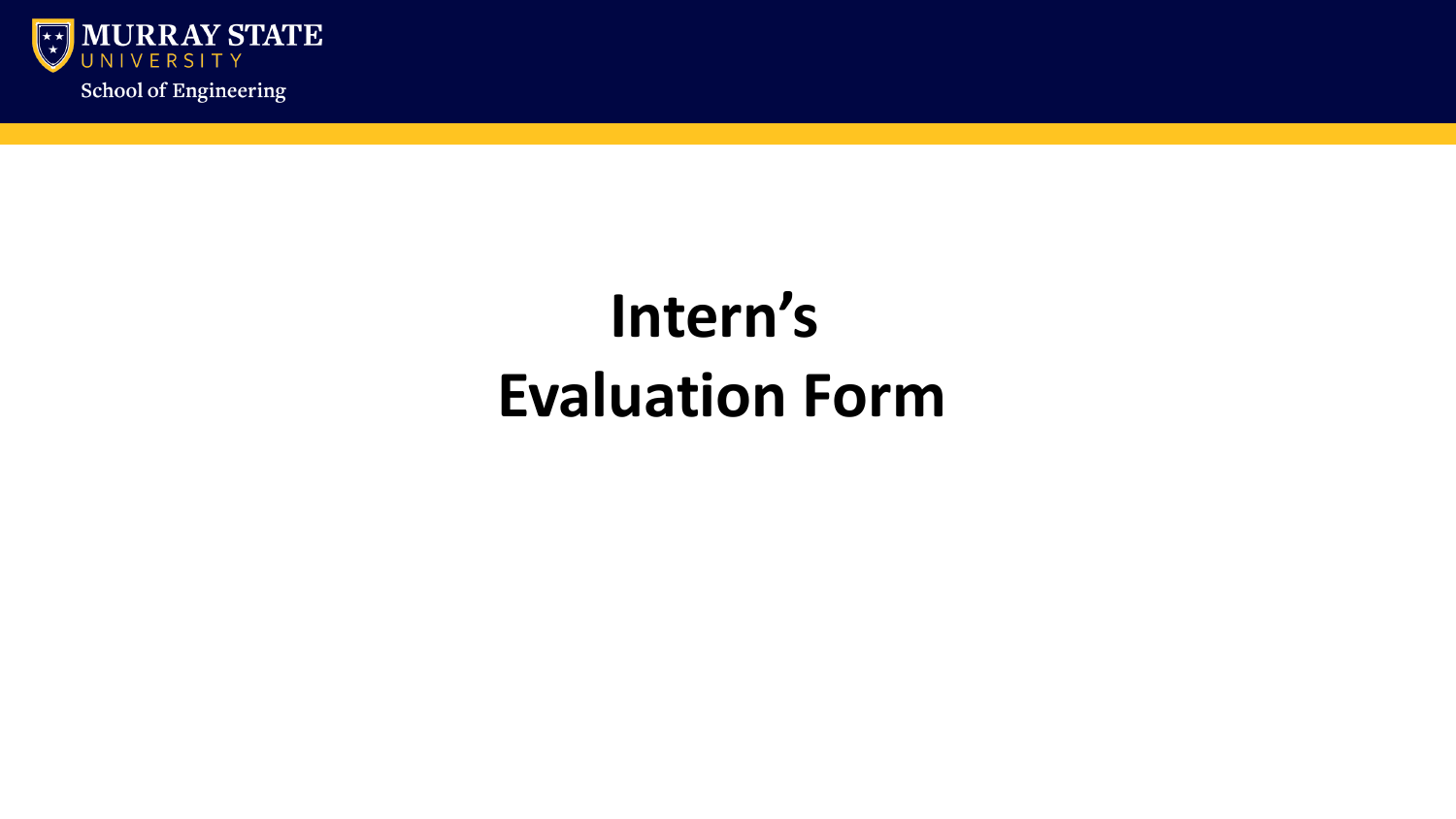

- Complete the INTERN'S EVALUATION quiz in Canvas before you stop working for the summer.
	- This can be completed with 2 or 3 weeks remaining in your internship.

*Note: You will receive an INCOMPLETE if you do not complete the evaluation form.*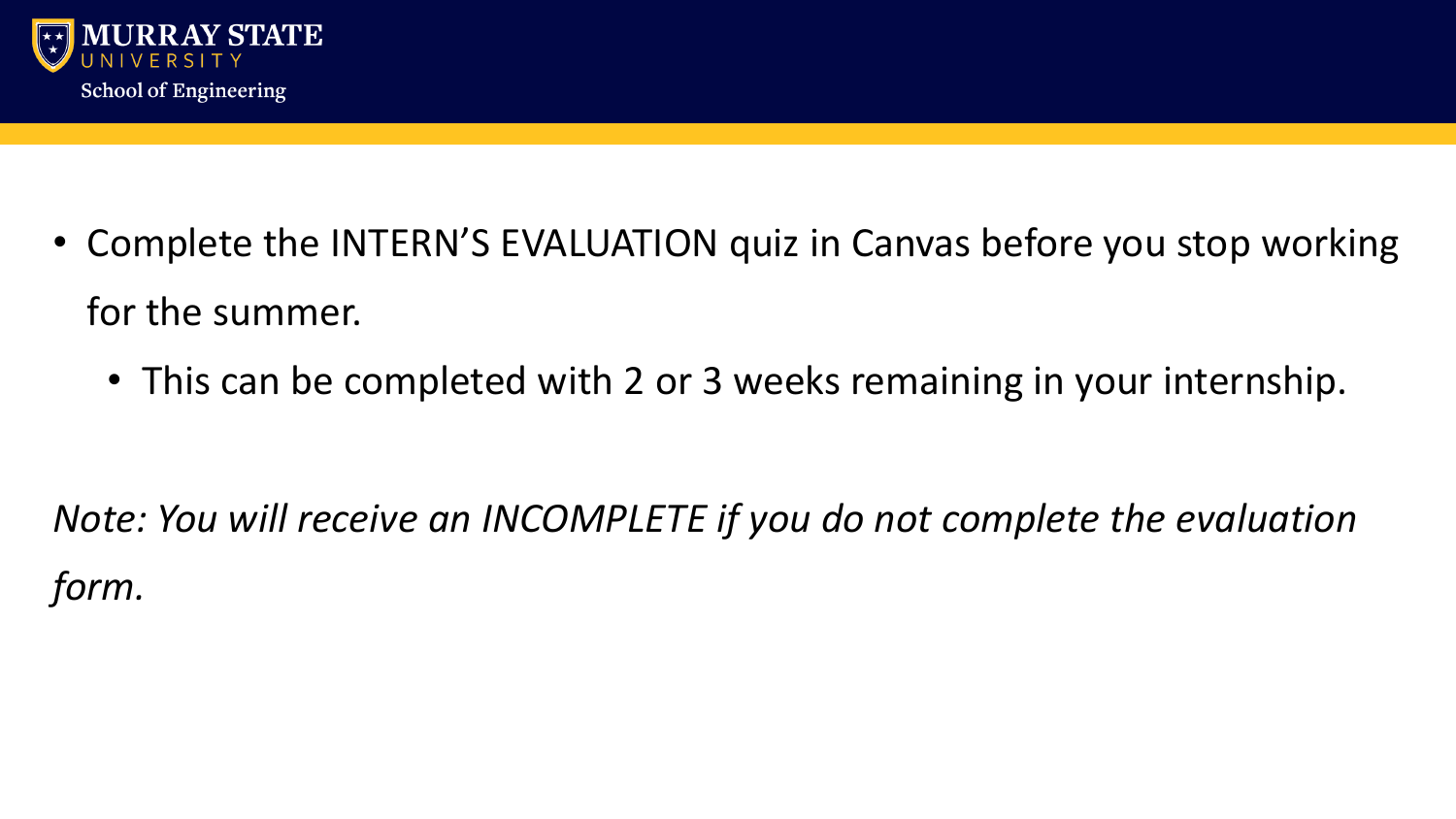

## **Internship Photos**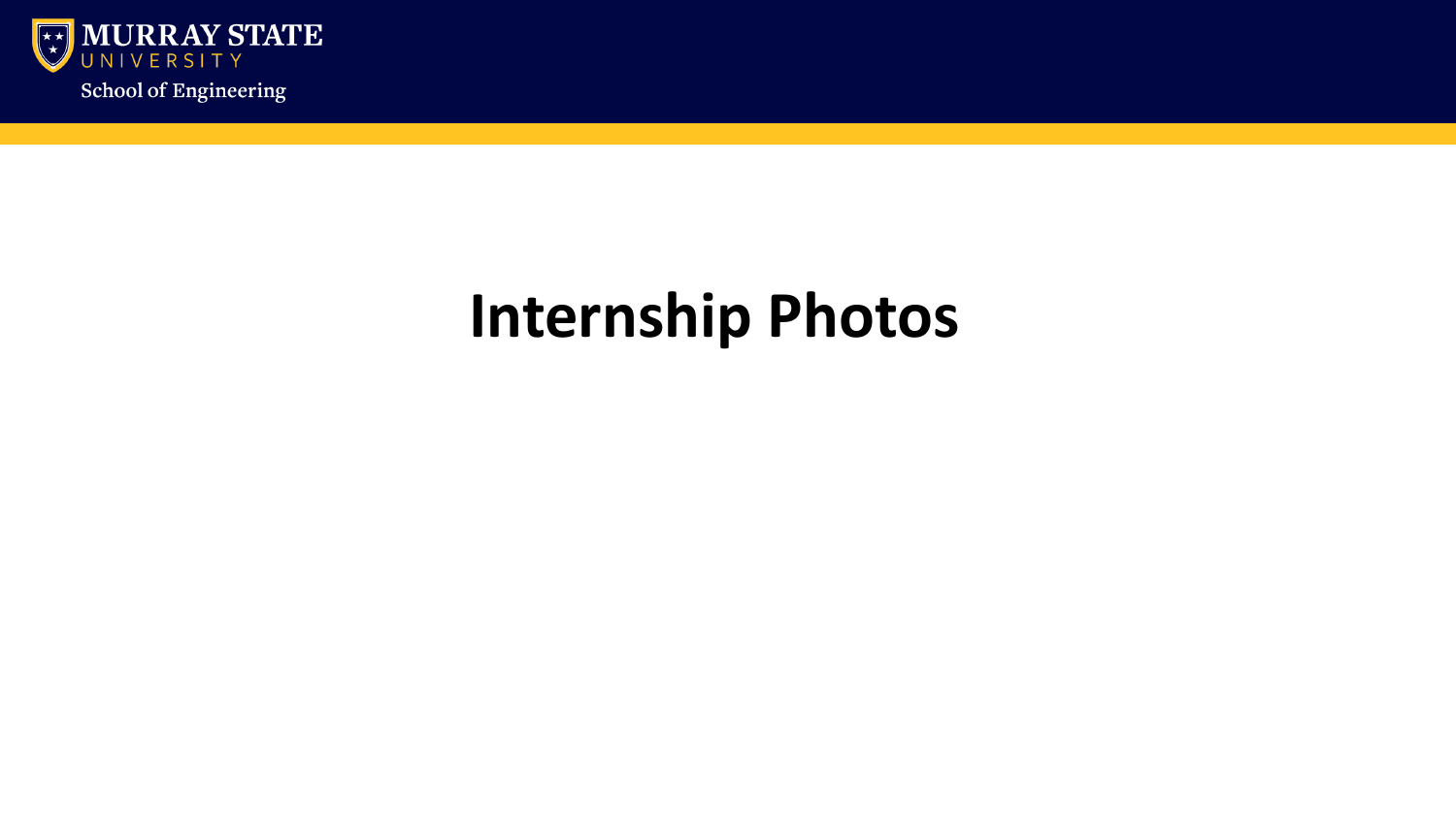

- Upload high resolution photos *of yourself* to Canvas.
- *DO NOT upload a selfie, ask someone to take your photo.*
- Some locations to include are:
	- In front of your company logo
	- In your work area
	- In front of or with a special project
	- Save filenames as:

Name Company Name 01.jpg

i.e. – John Doe\_Murray State University\_01.jpg John Doe\_Murray State University\_02.jpg John Doe\_Murray State University\_03.jpg

*Note: Ask supervisor's permission before taking any photos.*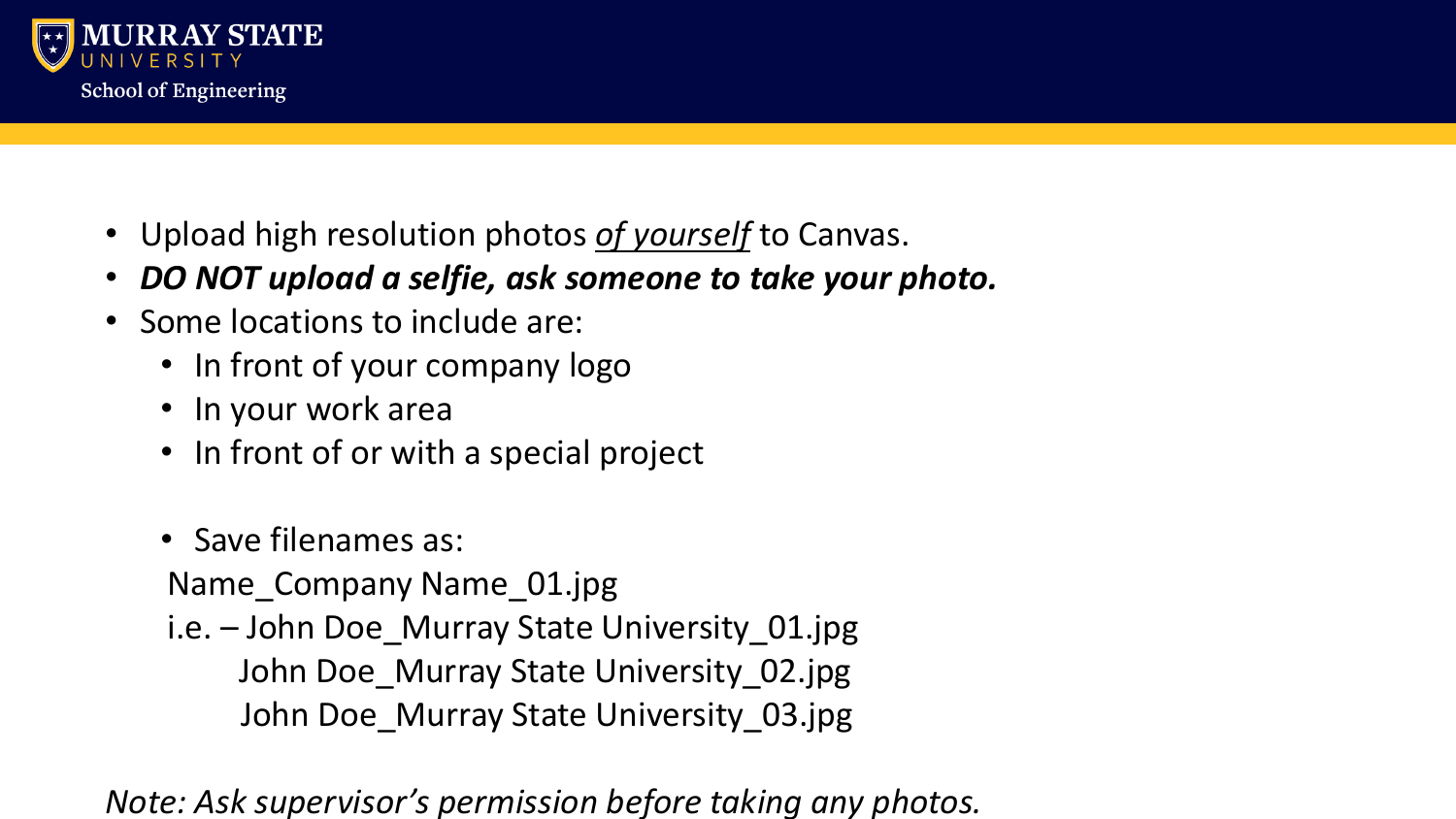

- A faculty member from the department MAY visit your work place during your internship.
- Check your Murray State email regularly throughout the summer.
	- Do not use other email accounts
- Email us with questions/comments.
- Immediately notify your company supervisor of any sickness or emergencies.
- *PLEASE help us build good relationships with our industry partners*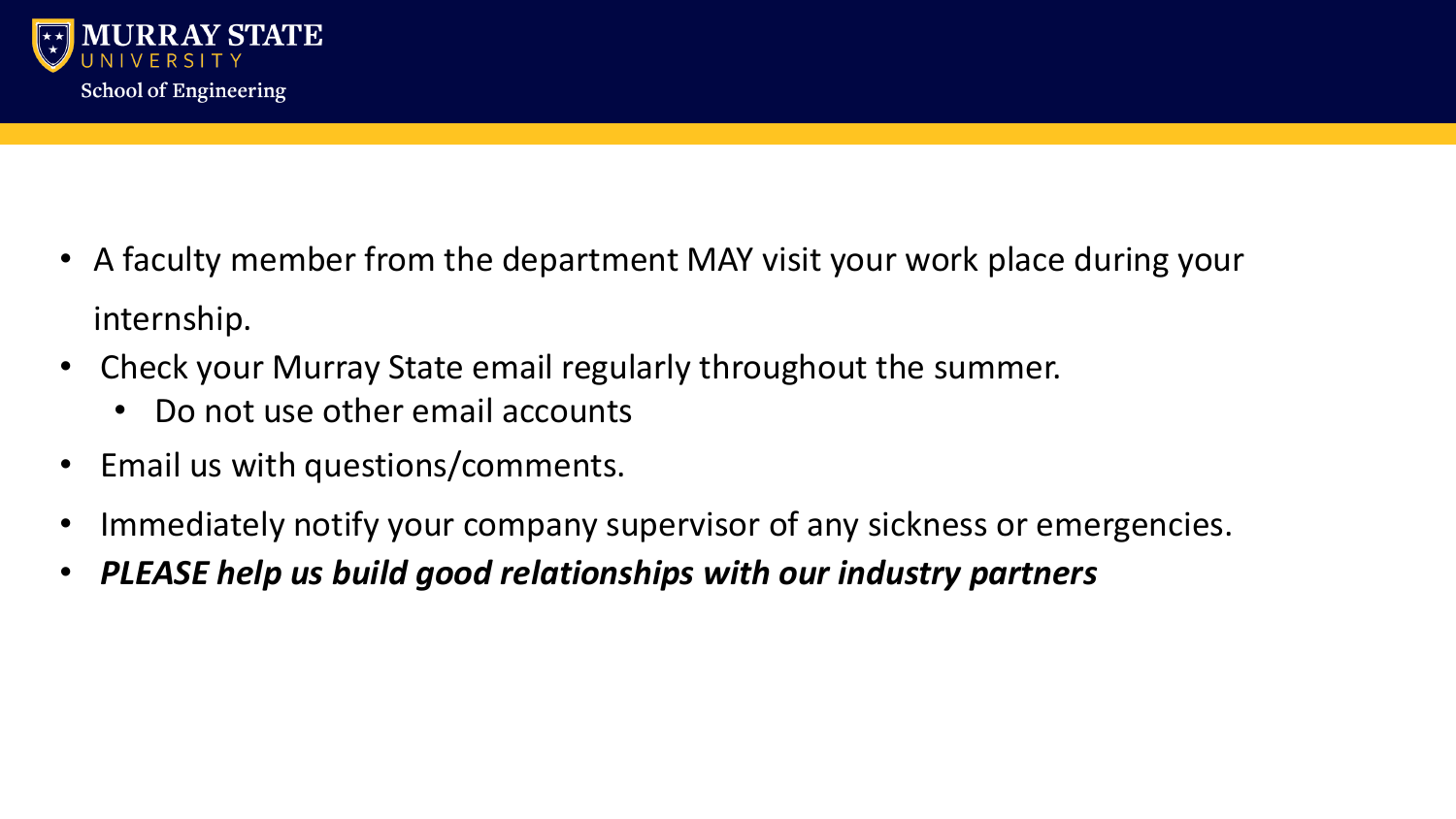

### **Exit Interview**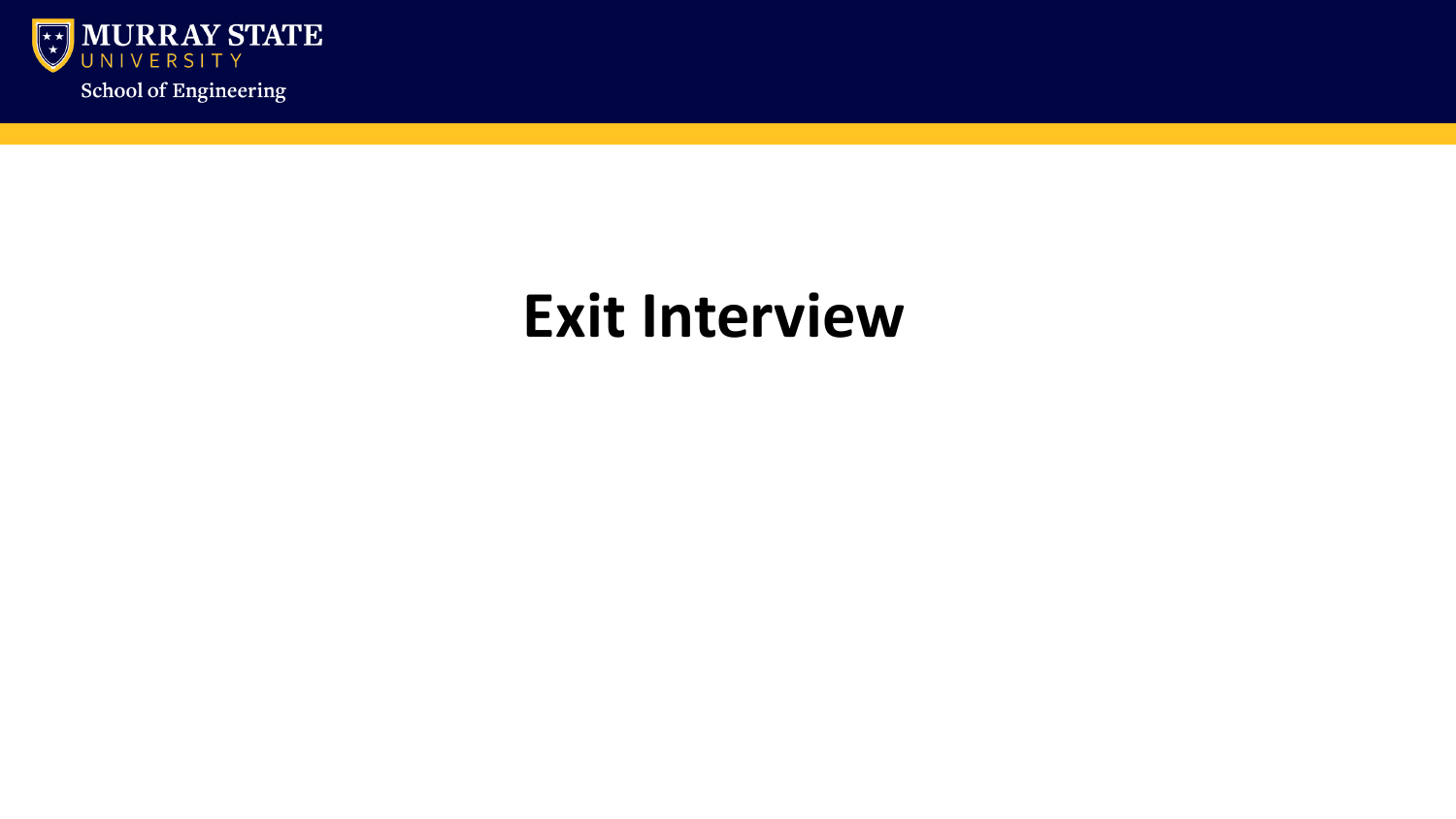

- During the last couple weeks of your internship, schedule an exit interview with your supervisor.
- During the interview, some items to discuss may include:
	- Strengths
	- Weaknesses
	- Areas of improvement
	- Future opportunities
- Thank the supervisor for the internship experience.
- After the exit interview, complete the Canvas assignment notifying the instructor that the interview is complete.